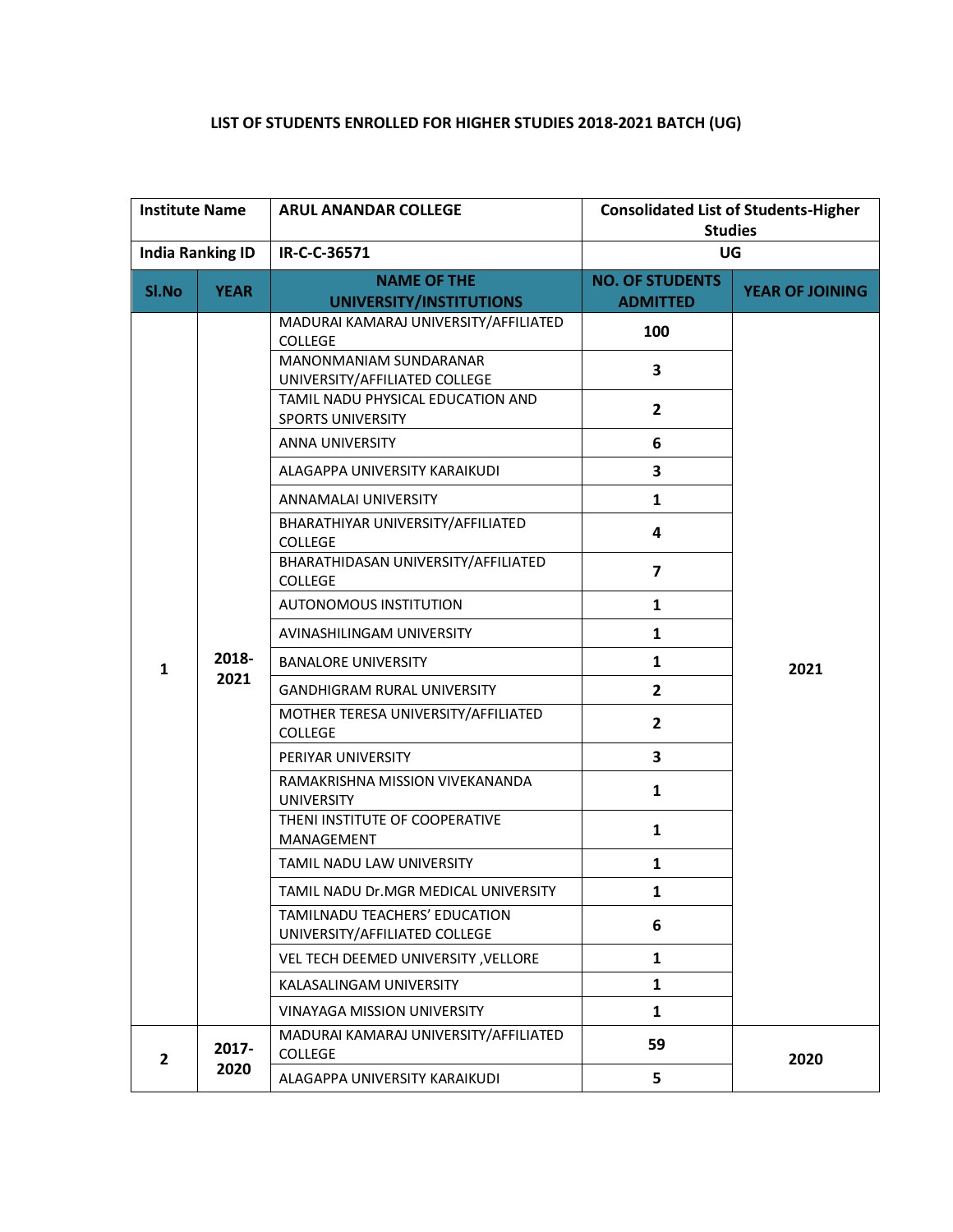|   |       | ANNA UNIVERSITY                                                | 3              |      |
|---|-------|----------------------------------------------------------------|----------------|------|
|   |       | BHARATHIDASAN UNIVERSITY/AFFILIATED<br><b>COLLEGE</b>          | 9              |      |
|   |       | BHARATHIYAR UNIVERSITY/AFFILIATED<br><b>COLLEGE</b>            | 4              |      |
|   |       | <b>CHRIST UNIVERSITY</b>                                       | $\mathbf{1}$   |      |
|   |       | Dr.AMBEDKAR LAW UNIVERSITY                                     | $\mathbf{1}$   |      |
|   |       | TAMIL NADU Dr.MGR MEDICAL UNIVERSITY                           | $\overline{2}$ |      |
|   |       | <b>GANDHIGRAM RURAL UNIVERSITY</b>                             | $\mathbf{2}$   |      |
|   |       | UNIVERSITY OF MADRAS                                           | 4              |      |
|   |       | TAMILNADU TEACHERS' EDUCATION<br>UNIVERSITY/AFFILIATED COLLEGE | $\overline{7}$ |      |
|   |       | KALASALINGAM UNIVERSITY                                        | $\mathbf{1}$   |      |
|   |       | KARUNYA UNIVERSITY                                             | $\mathbf{1}$   |      |
|   |       | MANONMANIAM SUNDARANAR<br>UNIVERSITY/AFFILIATED COLLEGE        | $\mathbf{1}$   |      |
|   |       | MOTHER TERESA UNIVERSITY/AFFILIATED<br><b>COLLEGE</b>          | 4              |      |
|   |       | PERIYAR MANIYAMMAI UNIVERSITY                                  | $\mathbf{1}$   |      |
|   |       | RAMAKRISHNA MISSION VIVEKANANDA<br><b>UNIVERSITY</b>           | 5              |      |
|   |       | TAMIL NADU PHYSICAL EDUCATION AND<br><b>SPORTS UNIVERSITY</b>  | $\overline{2}$ |      |
|   |       | THIRUVALLUVAR UNIVERSITY                                       | $\mathbf{1}$   |      |
|   |       | MADURAI KAMARAJ UNIVERSITY/AFFILIATED<br><b>COLLEGE</b>        | 97             |      |
|   |       | ALAGAPPA UNIVERSITY KARAIKUDI                                  | 11             |      |
|   |       | BHARATHIDASAN UNIVERSITY/AFFILIATED<br><b>COLLEGE</b>          | 8              |      |
|   |       | BHARATHIYAR UNIVERSITY/AFFILIATED<br>COLLEGE                   | 7              |      |
|   |       | TAMIL NADU PHYSICAL EDUCATION AND<br><b>SPORTS UNIVERSITY</b>  | $\overline{7}$ |      |
| 3 | 2016- | RAMAKRISHNA MISSION VIVEKANANDA<br><b>UNIVERSITY</b>           | 9              | 2019 |
|   | 2019  | UNIVERSITY OF MADRAS                                           | 6              |      |
|   |       | <b>GANDHIGRAM RURAL UNIVERSITY</b>                             | 6              |      |
|   |       | VINAYAGA MISSION PHYSICAL EDUCATION<br><b>UNIVERSITY</b>       | $\mathbf{1}$   |      |
|   |       | TAMILNADU TEACHERS' EDUCATION<br>UNIVERSITY/AFFILIATED COLLEGE | 19             |      |
|   |       | MANONMANIAM SUNDARANAR<br>UNIVERSITY/AFFILIATED COLLEGE        | $\overline{2}$ |      |
|   |       | MOTHER TERESA UNIVERSITY/AFFILIATED<br>COLLEGE                 | 5              |      |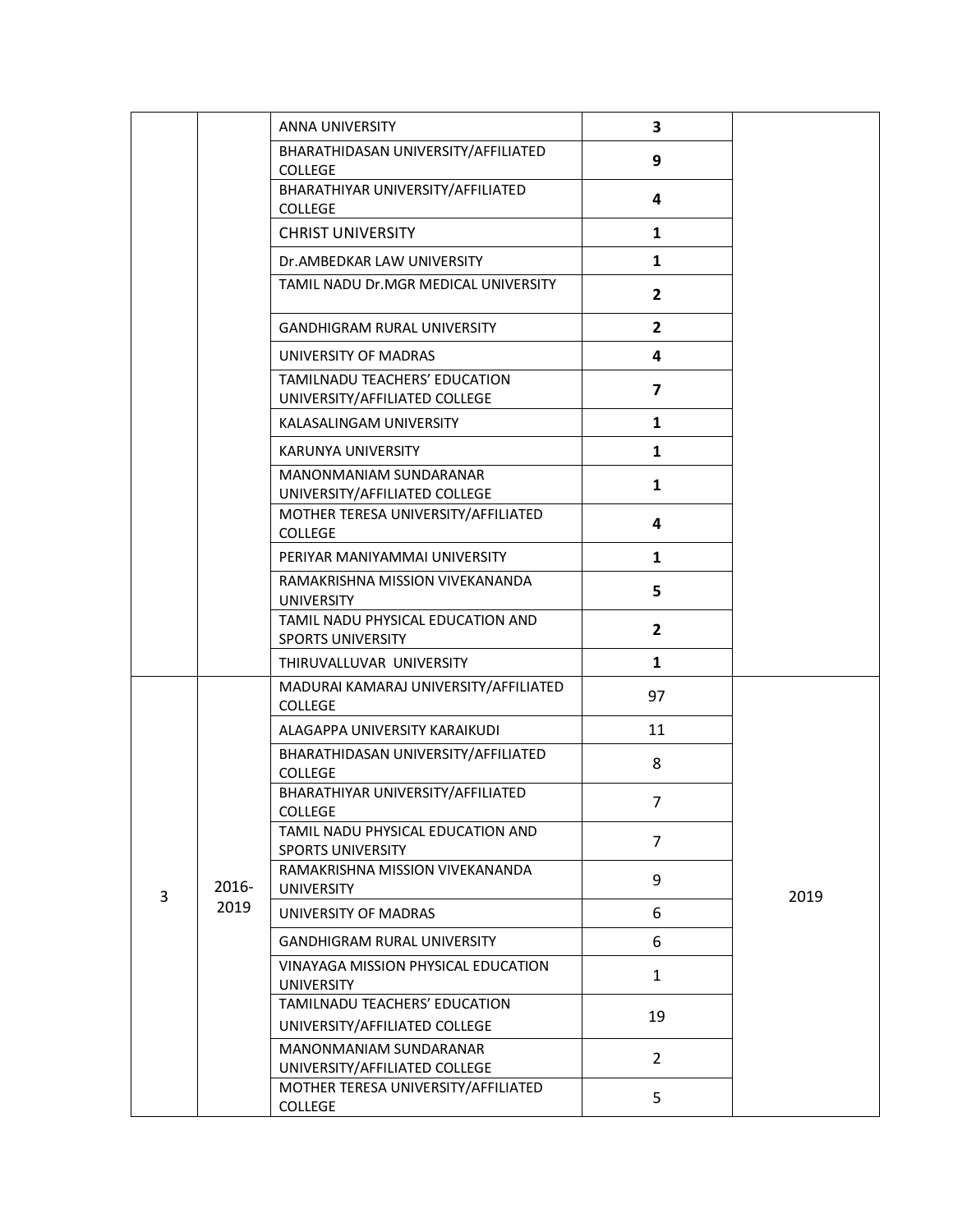| SATHIYABAMA UNIVERSITY                           | 1 |  |
|--------------------------------------------------|---|--|
| TAMILNADU AGRICULTURAL UNIVERSITY                | 4 |  |
| <b>ANNA UNIVERSITY</b>                           | 5 |  |
| <b>CENTRAL UNIVERSITY</b>                        |   |  |
| TAMILNADU DR.AMBEDKAR LAW UNIVERSITY             | 2 |  |
| KARNATAKA LAW UNIVERSITY                         |   |  |
| THIRUVALLUVAR COLLEGE OF EDU<br><b>SULAPURAM</b> |   |  |
| KALASALINGAM UNIVERSITY                          |   |  |
| UNIVERSITY OF MANGALORE                          |   |  |
| VISVESVARAYA TECHNOLOGICAL UNIVERSITY            |   |  |

| SL.NO | <b>ROLL NO</b> | <b>NAME</b>      | <b>COURSE</b>  | <b>UNIVERSITY</b>     |
|-------|----------------|------------------|----------------|-----------------------|
|       | 18HIS111       | P. Devika        | M.A. History   | Madurai Kamaraj       |
|       |                |                  |                | University, Madurai   |
| 1.    |                |                  |                |                       |
|       | 18HIS128       | N. Manikandan    | M.A. History   | Madurai Kamaraj       |
| 2.    |                |                  |                | University, Madurai   |
|       |                |                  |                | ST Hindu College,     |
|       | 18HIS126       | S. Lekshmanan    | M.A. History   | Nagercoil             |
| 3.    |                |                  |                |                       |
|       | 17HIS152       | S. Ruthreshkumar |                | Madurai Kamaraj       |
|       |                |                  | M.A. History   | University, Madurai   |
| 4.    |                |                  |                |                       |
|       | 18HIS153       | P. Revina        | M.A. History   | Madurai Kamaraj       |
|       |                |                  |                | University, Madurai   |
| 5.    |                |                  |                | Madurai Kamaraj       |
|       | 18HIS131       | M. Mathubala     | M.A. History   | University, Madurai   |
| 6.    |                |                  |                |                       |
|       |                |                  |                | Arul Anandar College, |
|       | 18ECO105       | Anuja Mayan      | M.A. Economics | Karumathur, Madurai   |
|       |                |                  |                | Kamaraj University    |
| 7.    |                |                  |                |                       |
|       |                |                  |                | Arul Anandar College, |
|       | 18ECO106       | J. Aravinth      | M.A. Economics | Karumathur, Madurai   |
|       |                |                  |                | Kamaraj University    |
| 8.    |                |                  |                |                       |
|       | 18ECO146       | P. Ramu          | M.A. Economics | Arul Anandar College, |
| 9.    |                |                  |                | Karumathur, Madurai   |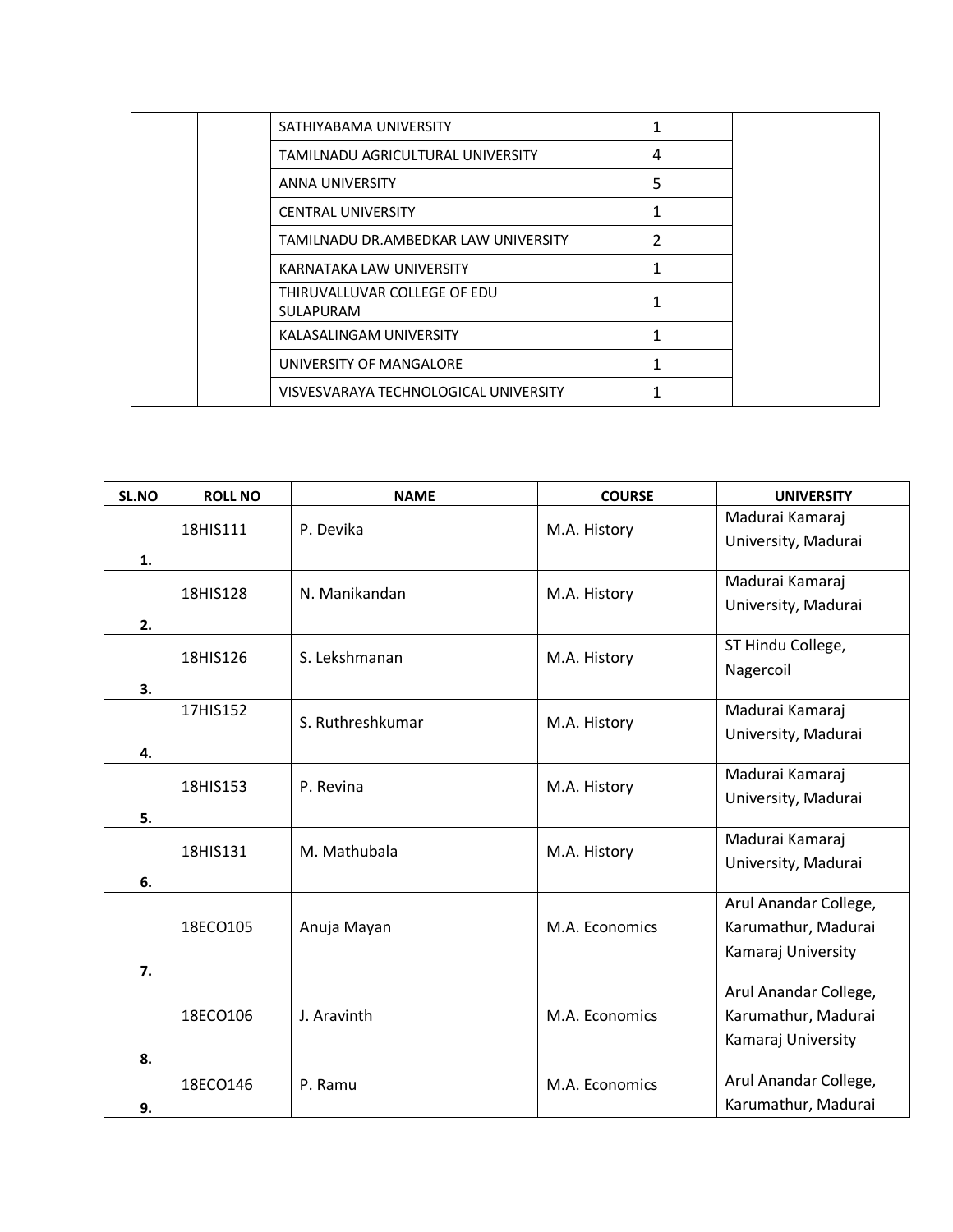|     |          |                 |                   | Kamaraj University                                                                    |
|-----|----------|-----------------|-------------------|---------------------------------------------------------------------------------------|
| 10. | 18MAT226 | K. Kaviya       | M.Sc. Mathematics | Thiyagaraja College,<br>Madurai, Madurai<br>Kamaraj University                        |
| 11. | 18MAT108 | R. Arun         | <b>MCA</b>        | Madurai Kamaraj<br>University, Madurai                                                |
| 12. | 18MAT124 | P. Jeevanantham | <b>MCA</b>        | Madurai Kamaraj<br>University, Madurai                                                |
| 13. | 18MAT142 | S. Mohana       | M.B.A.            | Madurai Kamaraj<br>University, Madurai                                                |
| 14. | 18MAT117 | Dheenadayalan   | M.B.A.            | <b>Mailam Engineering</b><br>College, Villupuram,<br>Anna University                  |
| 15. | 18MAT138 | V. Magno Rebila | M.B.A.            | St.Joseph's Collge of<br>Engineering, Chennai,<br>Anna University                     |
| 16. | 18MAT169 | S. Sri Raman    | <b>MCA</b>        | Scott Christian College,<br>Nagercoil,<br>Manonmaniam<br><b>Sundaranar University</b> |
| 17. | 18MAT206 | M. Anitha       | M.Sc. Mathematics | American College,<br>Madurai, Madurai<br>Kamaraj University                           |
| 18. | 18MAT128 | V. Jeyalakshmi  | B.Ed.             | Kapi Women's College of<br>Education, Nagamalai<br>Madurai District, TNTEU            |
| 19. | 18MAT224 | P. Kannan       | <b>MCA</b>        | SNS College of<br>Technology, Coimbatore,<br>Anna University                          |
| 20. | 18MAT230 | P.Manojini      | B.Ed.             | Sri Aurobindo Mira<br>College of Education,<br>Madurai, TNTEU                         |
| 21. | 18MAT137 | T.Lakshmipriya  | B.Ed.             | Shri Surya College of                                                                 |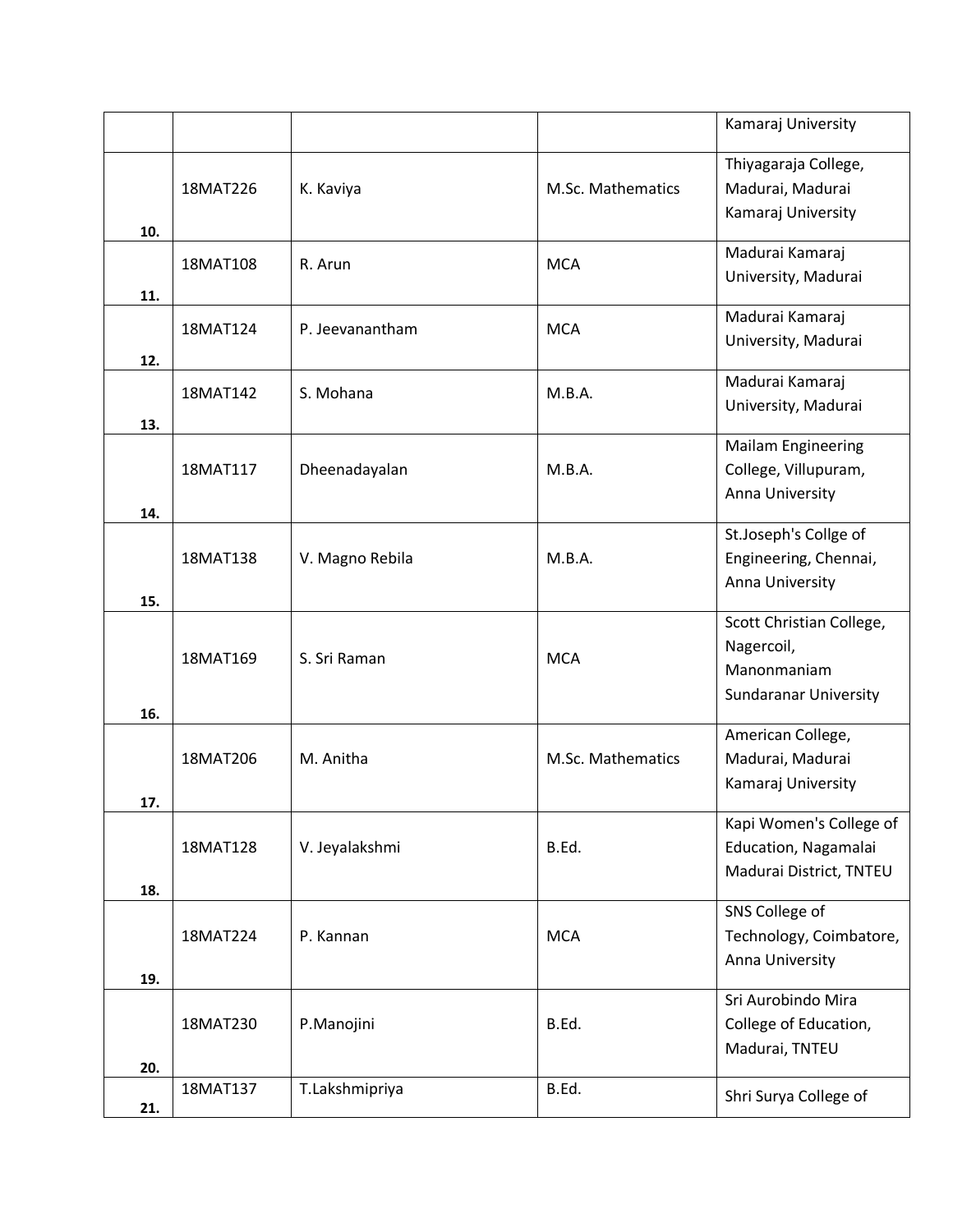|     |          |                    |                   | Education, Nilakottai, |
|-----|----------|--------------------|-------------------|------------------------|
|     |          |                    |                   | <b>TNTEU</b>           |
|     |          |                    |                   |                        |
|     |          |                    |                   | Mary Matha College of  |
|     | 18MAT155 | V. Ramprasanth     | M.Sc. Mathematics | Arts & Science, Theni, |
|     |          |                    |                   | Madurai Kamaraj        |
|     |          |                    |                   | University             |
| 22. |          |                    |                   |                        |
|     | 18MAT147 | P. Nivedha         | M.Sc. Mathematics | Annamalai University,  |
| 23. |          |                    |                   | Chidambaram            |
|     |          |                    |                   | <b>Mother Theresa</b>  |
|     | 18MAT107 | A. Arul Sneha Baby | M.Sc. Mathematics | Women's University,    |
|     |          |                    |                   | Kodaikanal             |
| 24. |          |                    |                   |                        |
|     |          |                    |                   | Madura College,        |
|     | 18MAT139 | M. Manikandan      | M.Sc. Statistics  | Madurai, Madurai       |
|     |          |                    |                   | Kamaraj University     |
| 25. |          |                    |                   |                        |
|     |          |                    |                   | Arul Anandar College,  |
|     | 18MAT140 | G. Marilakshmi     | M.Sc. Mathematics | Karumathur, Madurai    |
|     |          |                    |                   | Kamaraj University     |
| 26. |          |                    |                   |                        |
|     |          |                    |                   | Arul Anandar College,  |
|     | 18MAT175 | A. Vasantha        | M.Sc. Mathematics | Karumathur, Madurai    |
| 27. |          |                    |                   | Kamaraj University     |
|     |          |                    |                   | Arul Anandar College,  |
|     | 18MAT109 | M. Bala Amarthiya  | M.Sc. Mathematics | Karumathur, Madurai    |
|     |          |                    |                   | Kamaraj University     |
| 28. |          |                    |                   |                        |
|     |          |                    |                   | Arul Anandar College,  |
|     | 18MAT134 | V. Kaviya          | M.Sc. Mathematics | Karumathur, Madurai    |
|     |          |                    |                   | Kamaraj University     |
| 29. |          |                    |                   |                        |
|     |          |                    |                   | Arul Anandar College,  |
|     | 18MAT126 | T. Jegadeesh       | M.Sc. Mathematics | Karumathur, Madurai    |
|     |          |                    |                   | Kamaraj University     |
| 30. |          |                    |                   | Arul Anandar College,  |
|     | 18MAT165 | A. Sneha           | M.Sc. Mathematics | Karumathur, Madurai    |
|     |          |                    |                   |                        |
| 31. |          |                    |                   | Kamaraj University     |
|     | 18MAT260 | M. Vinitha         | M.Sc. Mathematics | Arul Anandar College,  |
| 32. |          |                    |                   | Karumathur, Madurai    |
|     |          |                    |                   |                        |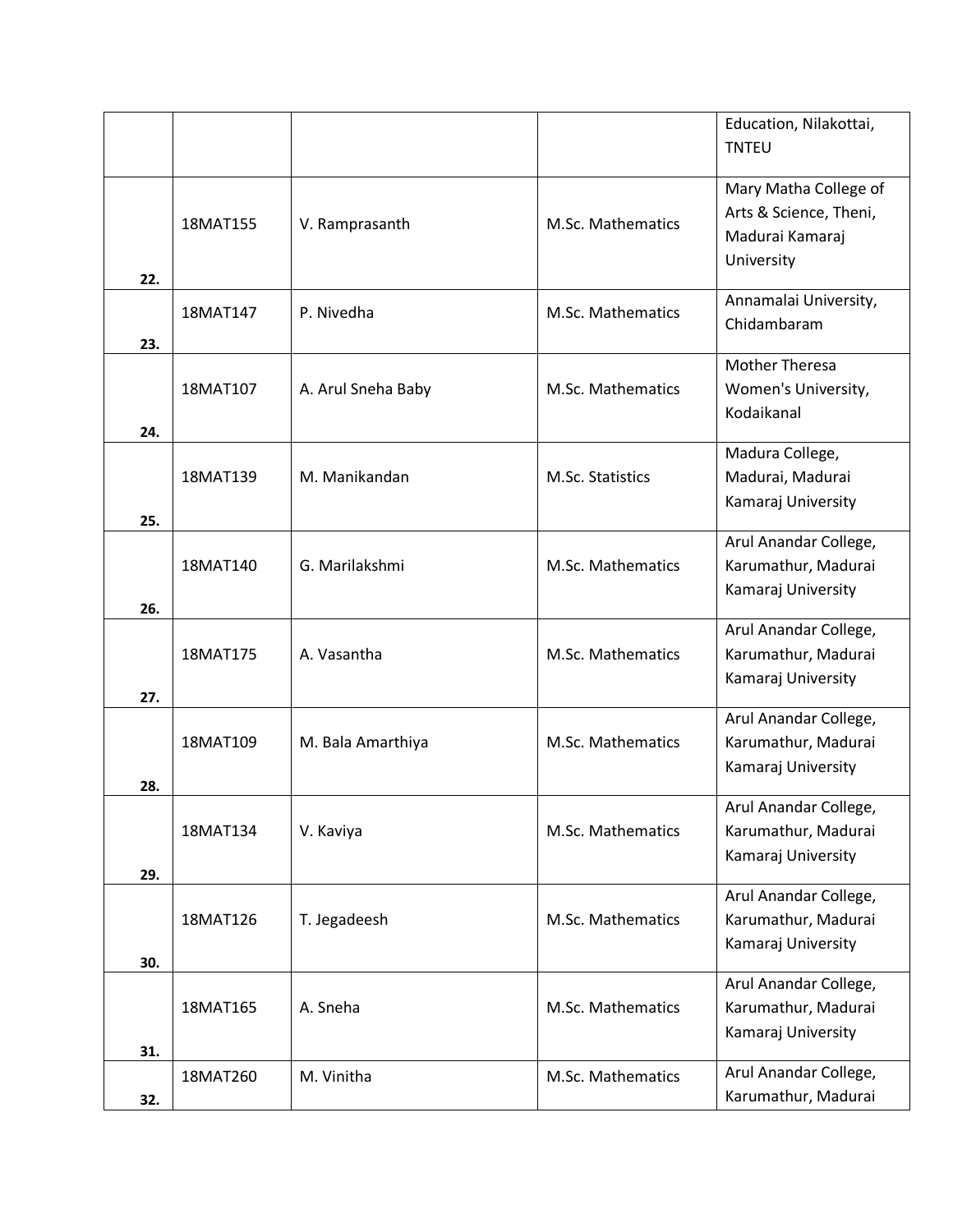|     |          |                    |                   | Kamaraj University                                                 |
|-----|----------|--------------------|-------------------|--------------------------------------------------------------------|
| 33. | 18MAT270 | R. Harish          | M.Sc. Mathematics | Arul Anandar College,<br>Karumathur, Madurai<br>Kamaraj University |
| 34. | 18MAT167 | R. Sneka           | M.Sc. Mathematics | Arul Anandar College,<br>Karumathur, Madurai<br>Kamaraj University |
| 35. | 18MAT271 | M. Muhildevi       | M.Sc. Mathematics | Arul Anandar College,<br>Karumathur, Madurai<br>Kamaraj University |
| 36. | 18MAT132 | M. Karthika        | M.Sc. Mathematics | Arul Anandar College,<br>Karumathur, Madurai<br>Kamaraj University |
| 37. | 18MAT146 | S. Nithiga         | M.Sc. Mathematics | Arul Anandar College,<br>Karumathur, Madurai<br>Kamaraj University |
| 38. | 18MAT176 | B. Vijayalakshmi   | M.Sc. Mathematics | Arul Anandar College,<br>Karumathur, Madurai<br>Kamaraj University |
| 39. | 18MAT208 | T. Anuja           | M.Sc. Mathematics | Arul Anandar College,<br>Karumathur, Madurai<br>Kamaraj University |
| 40. | 18MAT162 | S. Sharmila        | M.Sc. Mathematics | Arul Anandar College,<br>Karumathur, Madurai<br>Kamaraj University |
| 41. | 18MAT255 | <b>B.</b> Surendar | M.Sc. Mathematics | Arul Anandar College,<br>Karumathur, Madurai<br>Kamaraj University |
| 42. | 18MAT263 | C. Soundarya       | M.Sc. Mathematics | Arul Anandar College,<br>Karumathur, Madurai<br>Kamaraj University |
| 43. | 18MAT170 | S. Stephenraj      | M.Sc. Mathematics | Arul Anandar College,<br>Karumathur, Madurai                       |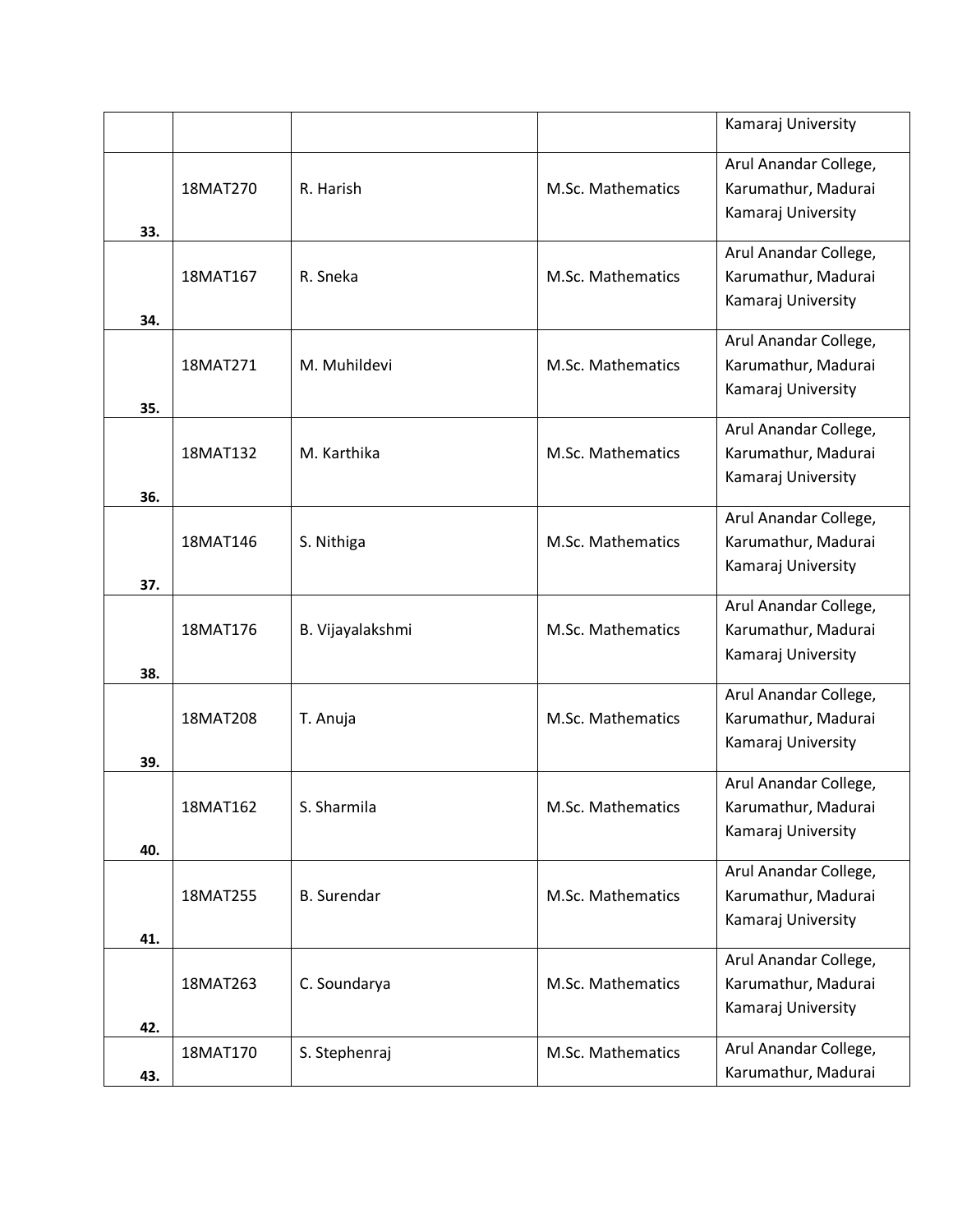|     |          |                     |                      | Kamaraj University                                                                                               |
|-----|----------|---------------------|----------------------|------------------------------------------------------------------------------------------------------------------|
| 44. | 18MAT163 | M. Shivasathya      | M.Sc. Mathematics    | Arul Anandar College,<br>Karumathur, Madurai<br>Kamaraj University                                               |
| 45. | 18MAT164 | R. Sinthiya         | M.Sc. Mathematics    | Arul Anandar College,<br>Karumathur, Madurai<br>Kamaraj University                                               |
| 46. | 18MAT127 | S. Jenitha          | M.Sc. Mathematics    | Arul Anandar College,<br>Karumathur, Madurai<br>Kamaraj University                                               |
| 47. | 18PHY131 | D. Rakesh           | M.Sc. Cyber Security | Bharathiar University,<br>Coimbatore                                                                             |
| 48. | 18PHY102 | A. Ajai             | M.B.A.               | Alagappa University,<br>Karaikudi                                                                                |
| 49. | 19PHY503 | R. Jansi            | Ph.D. Physics        | Kalasalingam Academy<br>of Research and<br>Education Krishnankoil,<br>Srivilliputhur,<br>Kalasalingam University |
| 50. | 18PHY126 | M. Meena            | M.Sc. Physics        | Arul Anandar College,<br>Karumathur, Madurai<br>Kamaraj University                                               |
| 51. | 18PHY127 | G. Nirexia Shree    | M.Sc. Physics        | Arul Anandar College,<br>Karumathur, Madurai<br>Kamaraj University                                               |
| 52. | 18PHY139 | M. Subbulakshmi     | M.Sc. Physics        | Arul Anandar College,<br>Karumathur, Madurai<br>Kamaraj University                                               |
| 53. | 18PHY134 | J. Rufina Briskilla | M.Sc. Physics        | Arul Anandar College,<br>Karumathur, Madurai<br>Kamaraj University                                               |
| 54. | 18PHY115 | M. Jeremiah Moses   | M.Sc. Physics        | Arul Anandar College,<br>Karumathur, Madurai                                                                     |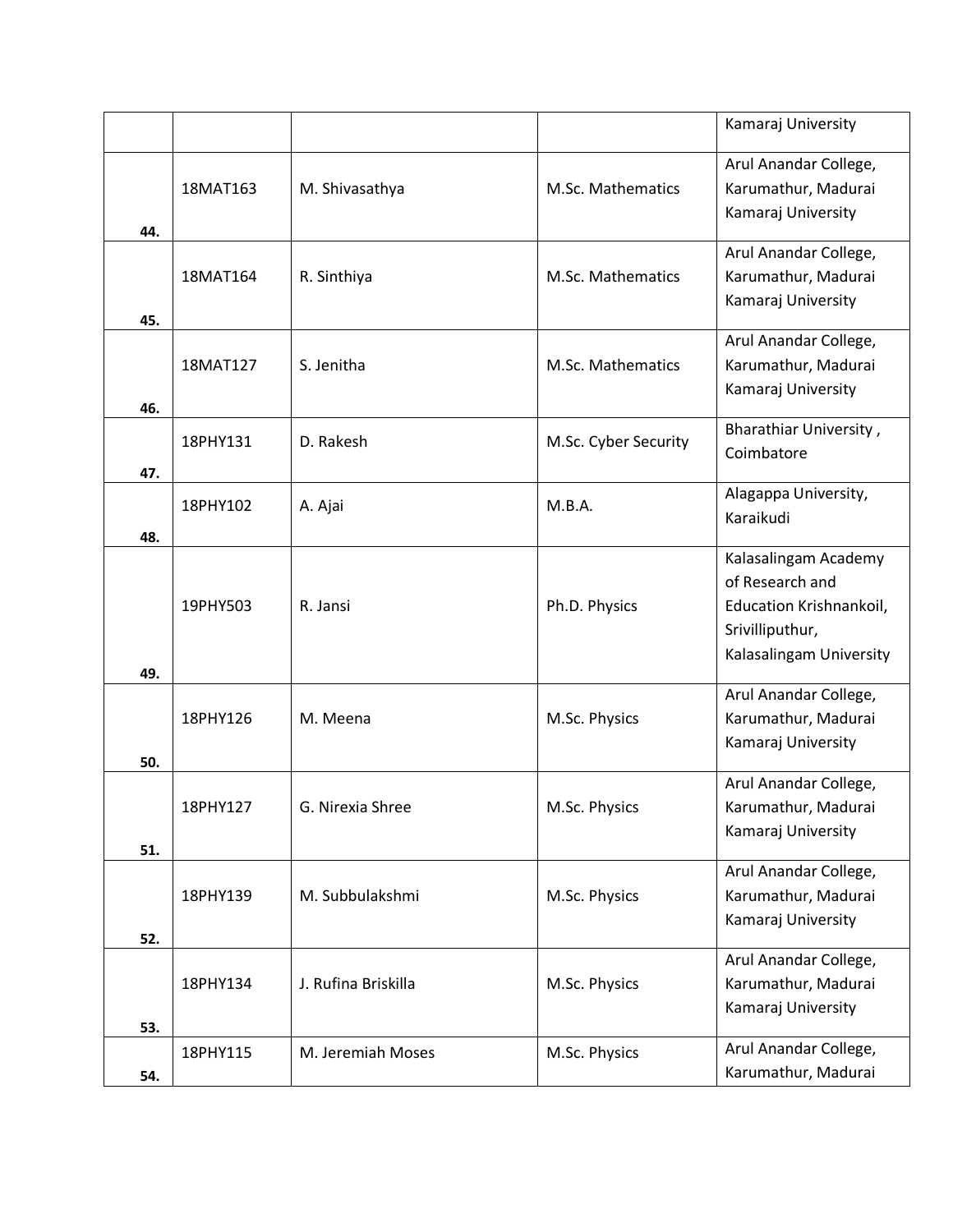|     |          |                         |                 | Kamaraj University                                                        |
|-----|----------|-------------------------|-----------------|---------------------------------------------------------------------------|
| 55. | 18PHY119 | S. Julius Ithaya Reuben | M.Sc. Physics   | Arul Anandar College,<br>Karumathur, Madurai<br>Kamaraj University        |
| 56. | 18PHY147 | A. Vasanth              | M.Sc. Physics   | Arul Anandar College,<br>Karumathur, Madurai<br>Kamaraj University        |
| 57. | 18PHY144 | P. Uma Maheswari        | M.Sc. Physics   | Arul Anandar College,<br>Karumathur, Madurai<br>Kamaraj University        |
| 58. | 18PHY110 | M. Dharani              | M.Sc. Physics   | Arul Anandar College,<br>Karumathur, Madurai<br>Kamaraj University        |
| 59. | 18PHY142 | C. Thirisha             | M.Sc. Physics   | Arul Anandar College,<br>Karumathur, Madurai<br>Kamaraj University        |
| 60. | 18PHY150 | <b>B.</b> Vinitha       | M.Sc. Physics   | Arul Anandar College,<br>Karumathur, Madurai<br>Kamaraj University        |
| 61. | 18PHY113 | A. Franklin Sidhanth    | B.P.Ed          | YMCA College of Physical<br>Education, Chennai,<br><b>TNPESU</b>          |
| 62. | 18CHE148 | R. Yuvadharshini        | M.Sc. Chemistry | Loyola College<br>(Autonomous) Chennai,                                   |
| 63. | 18CHE119 | A. Lourdu Vencilas      | M.Sc. Chemistry | St. Joseph's College,<br>(Autonomous)<br>Tiruchirappalli.                 |
| 64. | 18CHE106 | A. Andrew Ponram        | <b>MBA</b>      | American College,<br>Madurai, Madurai<br>Kamaraj University               |
| 65. | 18CHE113 | G. Priyanka             | B.Ed.           | Thiruvalluvar College of<br>Education for Women,<br>Mallappuram, Elumalai |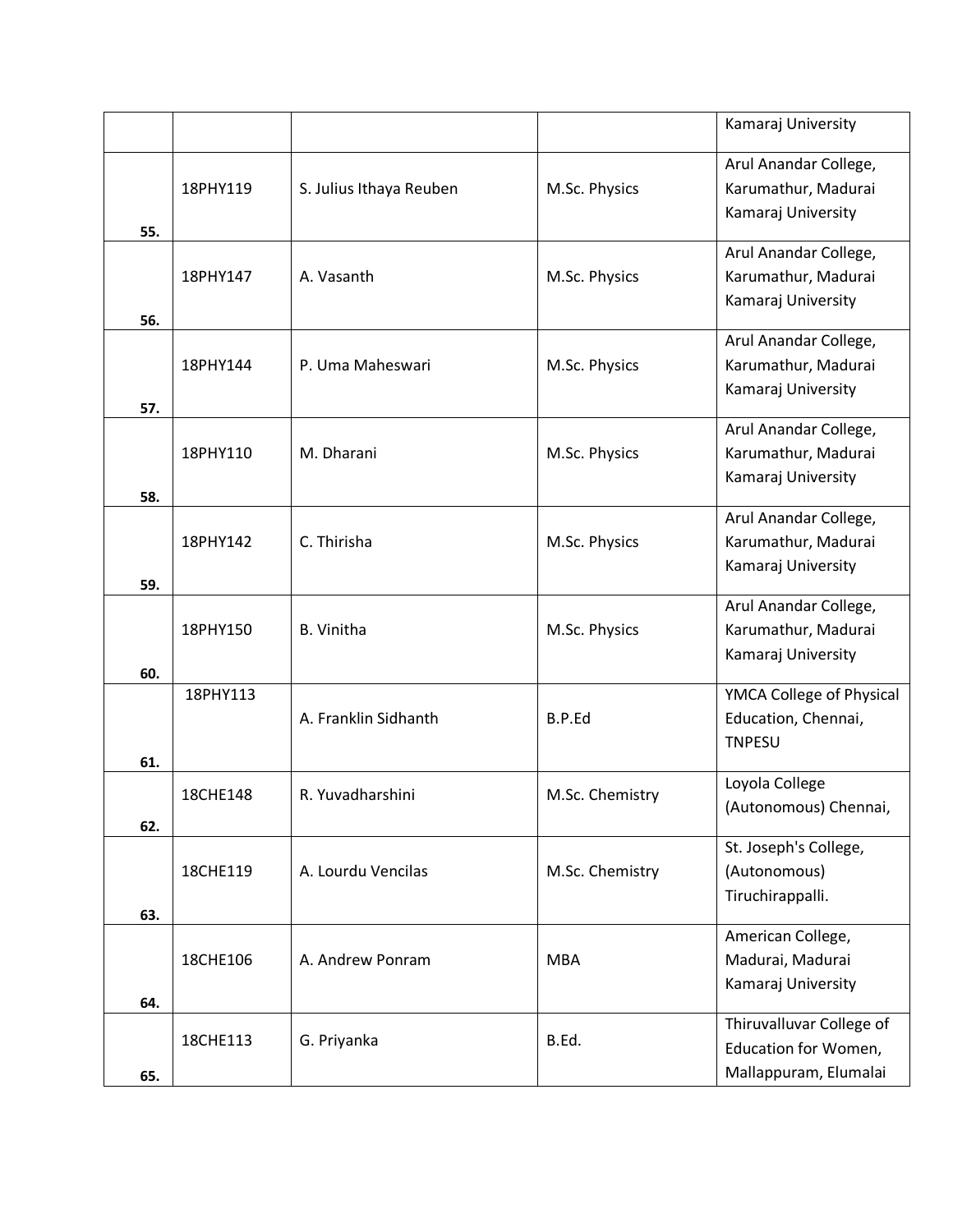|     |          |                      |                                      | Madurai, TNTEU                                                                                                                 |
|-----|----------|----------------------|--------------------------------------|--------------------------------------------------------------------------------------------------------------------------------|
| 66. | 18CHE137 | A. Sampath           | M.Sc. Chemistry                      | Vel Tech Deemed<br>University , Vellore                                                                                        |
| 67. | 18CHE109 | M. Dharani           | M.Sc. Chemistry                      | Madurai Kamaraj<br>University, Madurai                                                                                         |
| 68. | 18CHE131 | P. Pemila Devi       | PG Diploma in Sanitary<br>Inspection | Thiruvalluvar Arts &<br>Science College for<br>Women, Mallappuram,<br>Elumalai Madurai,<br>Madurai Kamaraj<br>University       |
| 69. | 18CHE104 | R. Ananth kumar      | M.Sc. Chemistry                      | Alagappa University,<br>Karaikudi                                                                                              |
| 70. | 18CHE143 | R. Surya             | PG Diploma in Health<br>Inspection   | G.T.N Institute of<br>Paramedical & Allied<br>Health Science, Dindigul,<br><b>Tamil Nadu</b><br>Dr.M.G.R.Medical<br>University |
| 71. | 19CHE517 | J. Rahul             | Ph. D. Chemistry                     | Korea Institute of Energy<br>Technology, South korea                                                                           |
| 72. | 18CHE146 | S. P. Vijayan        | M.Sc. Chemistry                      | Arul Anandar College,<br>Karumathur, Madurai<br>Kamaraj University                                                             |
| 73. | 18CHE111 | A. Duraipandi        | M.Sc. Chemistry                      | Arul Anandar College,<br>Karumathur, Madurai<br>Kamaraj University                                                             |
| 74. | 18CHE122 | A. Micheal Arul Dass | M.Sc. Chemistry                      | Arul Anandar College,<br>Karumathur, Madurai<br>Kamaraj University                                                             |
| 75. | 18CHE110 | T. Divagar           | M.Sc. Chemistry                      | Arul Anandar College,<br>Karumathur, Madurai<br>Kamaraj University                                                             |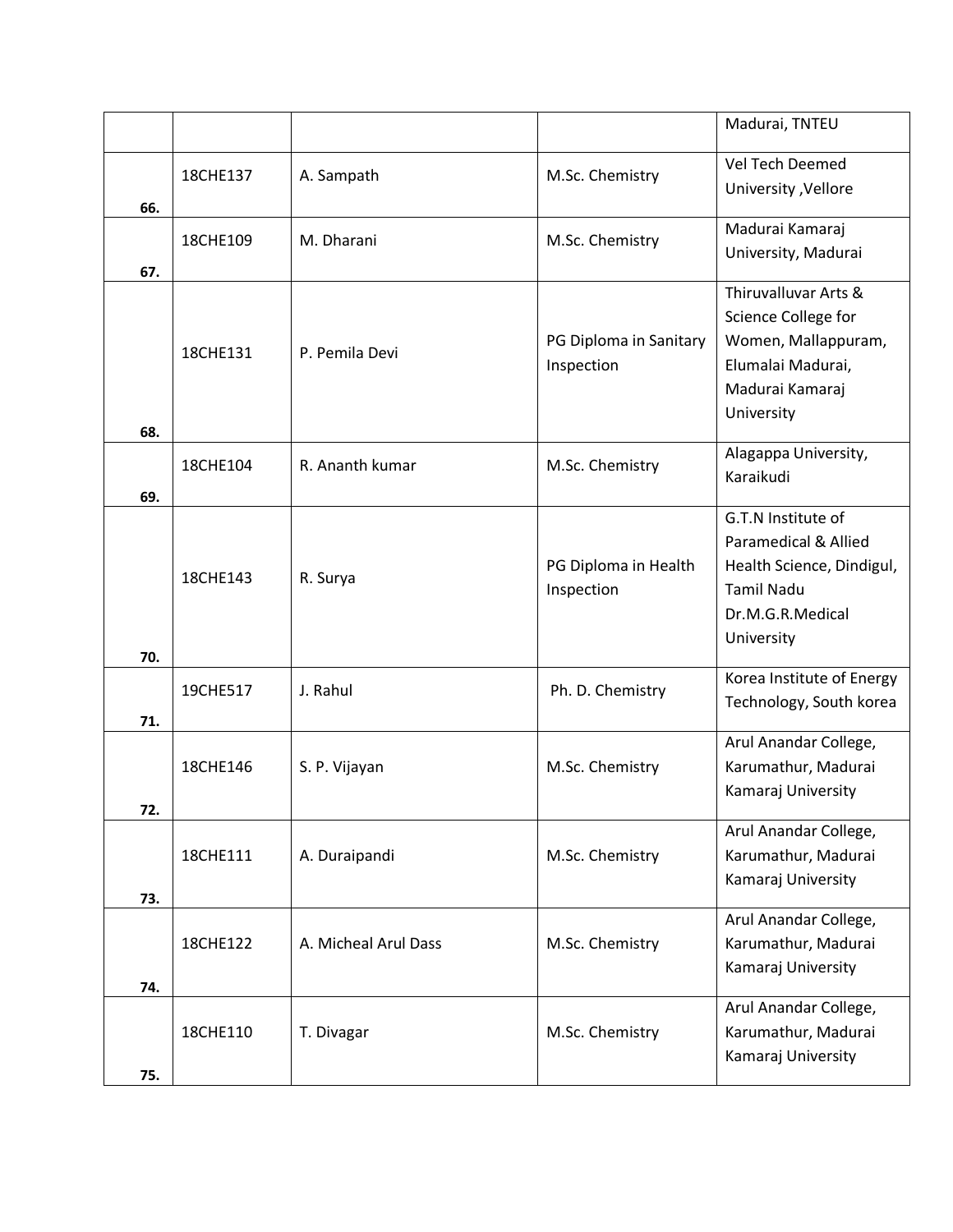|     | 18RDS162 | A. Yuvavickram         | M.A. Sociology        | Madurai Kamaraj           |
|-----|----------|------------------------|-----------------------|---------------------------|
|     |          |                        |                       | University, Madurai       |
| 76. |          |                        |                       | Jnana Deepa Institute of  |
|     |          |                        |                       | Philosophy & Theology,    |
|     | 18RDS132 | Nama Anil              | M.A. Philosophy       | Pune, Autonomous          |
|     |          |                        |                       | Institution               |
| 77. |          |                        |                       |                           |
|     |          |                        | M.Sc., Dairy Science  | Arul Anandar College,     |
|     | 18RDS149 | M. Sowmiya             | and Rural             | Karumathur, Madurai       |
|     |          |                        | Management            | Kamaraj University        |
| 78. |          |                        |                       |                           |
|     |          |                        | M.Sc., Dairy Science  | Arul Anandar College,     |
|     | 18RDS148 | D. Siva Sakthi         | and Rural             | Karumathur, Madurai       |
| 79. |          |                        | Management            | Kamaraj University        |
|     |          |                        | M.Sc., Dairy Science  | Arul Anandar College,     |
|     | 18RDS129 | P. Muthiahmuralitharan | and Rural             | Karumathur, Madurai       |
|     |          |                        | Management            | Kamaraj University        |
| 80. |          |                        |                       |                           |
|     |          |                        | M.Sc., Dairy Science  | Arul Anandar College,     |
|     | 18RDS134 | M. Naveenkumar         | and Rural             | Karumathur, Madurai       |
|     |          |                        | Management            | Kamaraj University        |
| 81. |          |                        |                       |                           |
|     |          |                        |                       | The Gandhigram Rural      |
|     | 18TAM120 | K. Saravanakumar       | M.A. Tamil and Indian | Institute, Gandhigram,    |
|     |          |                        | Literature            | Dindigul, Gandhigram      |
| 82. |          |                        |                       | <b>Rural University</b>   |
|     |          |                        |                       | Madurai Kamaraj           |
|     | 18TAM131 | M. Vishali             | M.A. Tamil            | University, Madurai       |
| 83. |          |                        |                       |                           |
|     | 18TAM107 | V. Girina              | M.A. Tamil            | Madurai Kamaraj           |
|     |          |                        |                       | University, Madurai       |
| 84. |          |                        |                       | <b>Mother Theresa</b>     |
|     | 18ENG110 | P. Deepika             | B. Ed., Special       | Women's University,       |
|     |          |                        | Education             | Kodaikanal                |
| 85. |          |                        |                       |                           |
|     |          |                        |                       | <b>VMKV Engineering</b>   |
|     | 18ENG153 | J. Suraj Bouvenezer    | <b>MBA</b>            | College, Salem, Vinayaga  |
|     |          |                        |                       | <b>Mission University</b> |
| 86. |          |                        |                       |                           |
|     | 18ENG209 | J. Beautlin Rube       | B. Ed                 | Loyola College of         |
| 87. |          |                        |                       | Education,                |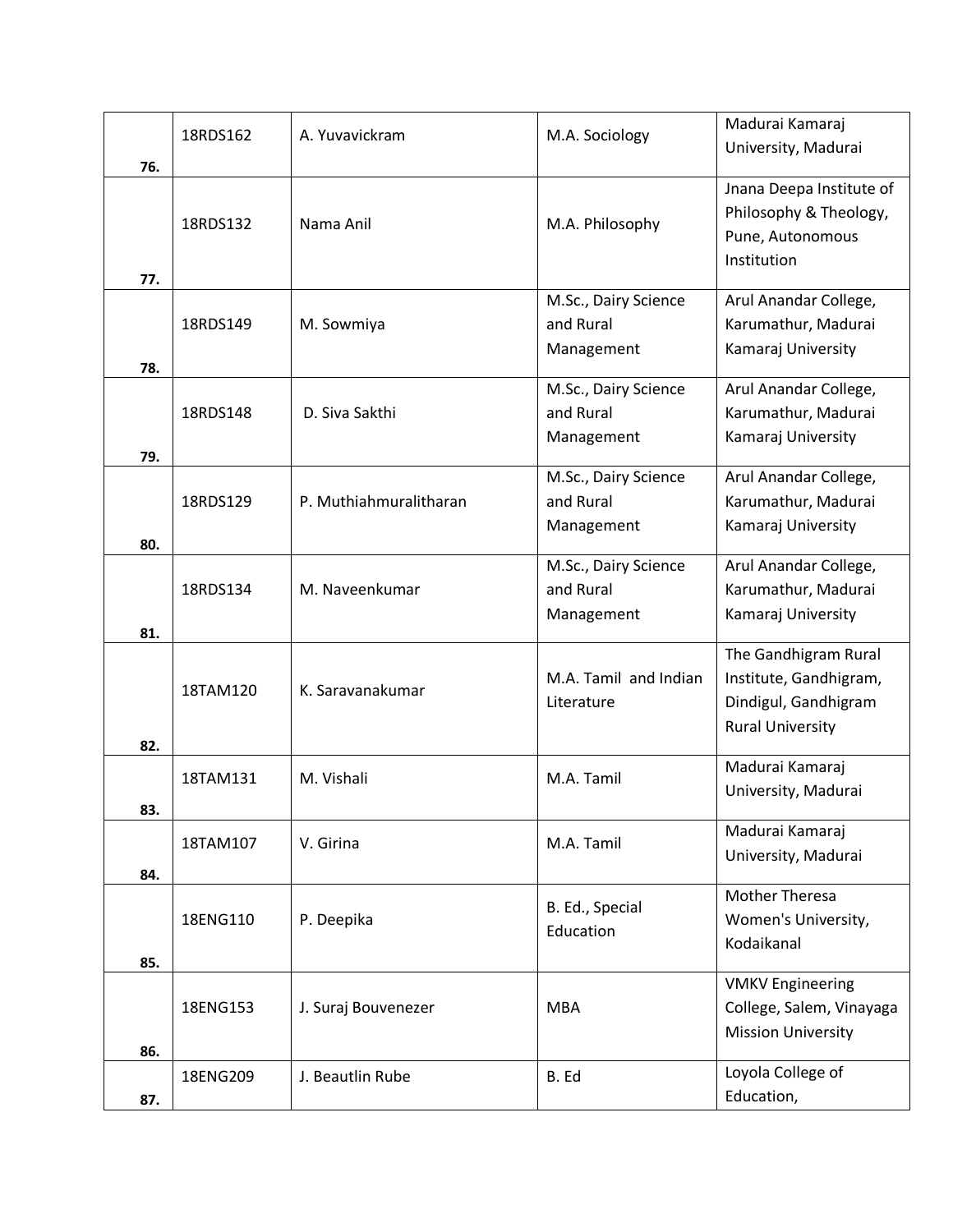|     |          |                         |                         | Madurai, TNTEU                                                                               |
|-----|----------|-------------------------|-------------------------|----------------------------------------------------------------------------------------------|
| 88. | 18ENG211 | D. Dhana Roshan         | <b>MBA</b>              | Christian College,<br>Kodaikanal, Madurai<br>Kamaraj University                              |
| 89. | 18ENG259 | V. Viyarnisha           | B. Ed                   | Thiruvalluvar, College of<br>Education for Women,<br>Mallappuram, Elumalai<br>Madurai, TNTEU |
| 90. | 18ENG133 | S. Mohanapriya          | M.A. English Literature | Madurai Kamaraj<br>University, Madurai                                                       |
| 91. | 18ENG215 | R. Harisha              | M.A. English Literature | Arul Anandar College,<br>Karumathur, Madurai<br>Kamaraj University                           |
| 92. | 18ENG251 | P. Subhashini           | M.A. English Literature | Arul Anandar College,<br>Karumathur, Madurai<br>Kamaraj University                           |
| 93. | 18ENG140 | J. Peter Antony Yogaraj | M.A. English Literature | Arul Anandar College,<br>Karumathur, Madurai<br>Kamaraj University                           |
| 94. | 18ENG217 | J. Joshwa Mychin Raja   | M.A. English Literature | Arul Anandar College,<br>Karumathur, Madurai<br>Kamaraj University                           |
| 95. | 18ENG225 | M. Nirosha              | M.A. English Literature | Arul Anandar College,<br>Karumathur, Madurai<br>Kamaraj University                           |
| 96. | 18ENG117 | R. Hari Vignesh         | M.A. English Literature | Arul Anandar College,<br>Karumathur, Madurai<br>Kamaraj University                           |
| 97. | 18ENG153 | J. Suraj BOVANEZER      | M.A. English Literature | Arul Anandar College,<br>Karumathur, Madurai<br>Kamaraj University                           |
| 98. | 18COM104 | K. Akshaya Sri          | <b>MBA</b>              | Madurai Kamaraj<br>University, Madurai,<br>Madurai Kamaraj                                   |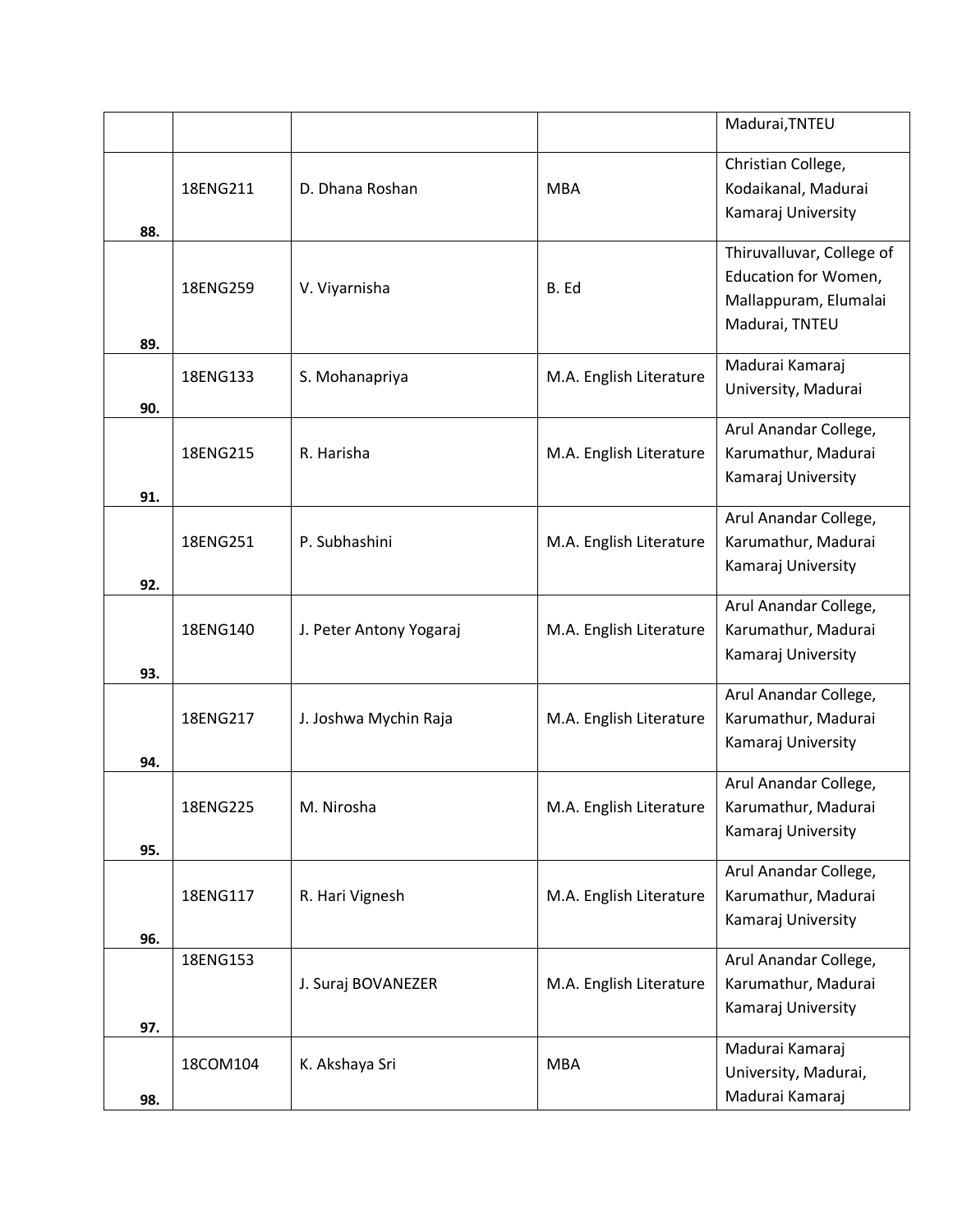|              |          |                      |                                         | University                                                                                           |
|--------------|----------|----------------------|-----------------------------------------|------------------------------------------------------------------------------------------------------|
| 99.          | 17COM253 | S. Salai Vetham      | L.L.B                                   | <b>Tamil Nadu</b><br>Dr.Ambedkar Law<br>University, Chennai                                          |
| 100.         | 18COM115 | <b>B.</b> Dhivagaran | Diploma in<br>Cooperative<br>Management | Theni Institute of<br>Cooperative<br>Management, Theni                                               |
|              | 18COM238 | J. Laans Kulsner     | M.B.A.                                  | J.K.K Nattraja<br>Educational Institutions,<br>Kumarapalayam, Periyar<br>University                  |
| 101.<br>102. | 18COM216 | V. Dharshana         | M.Com.                                  | <b>Karur Government Arts</b><br>College, Karur,<br><b>Bharathidasan University</b>                   |
| 103.         | 18COM266 | P. Sivapandi         | M.Com.                                  | Karpagam Higher<br>Education Institute,<br>Theni, Madurai Kamaraj<br>University                      |
| 104.         | 18COM215 | S. Desmend           | M.Com.                                  | Kamaraj College,<br>Thoothukudi, Madurai<br><b>Sundaranar University</b>                             |
| 105.         | 18COM159 | S. Sathishkumar      | M.S.W.                                  | Kalasalingam Academy<br>of Research and<br>Education Krishnankoil,<br>Srivilliputhur                 |
| 106.         | 18COM104 | K. Akshaya Sri       | M.B.A.                                  | Madurai Kamaraj<br>University, Madurai                                                               |
| 107.         | 18COM121 | P. Inbajothi         | M.B.A.                                  | Avinashilingam Institute<br>for Home Science and<br><b>Higher Education for</b><br>Women, Coimbatore |
| 108.         | 18COM258 | X. Robert Reno       | M.B.A.                                  | Periyar University, Salem                                                                            |
| 109.         | 18COM148 | J. Preethi           | M.Com                                   | Arul Anandar College,                                                                                |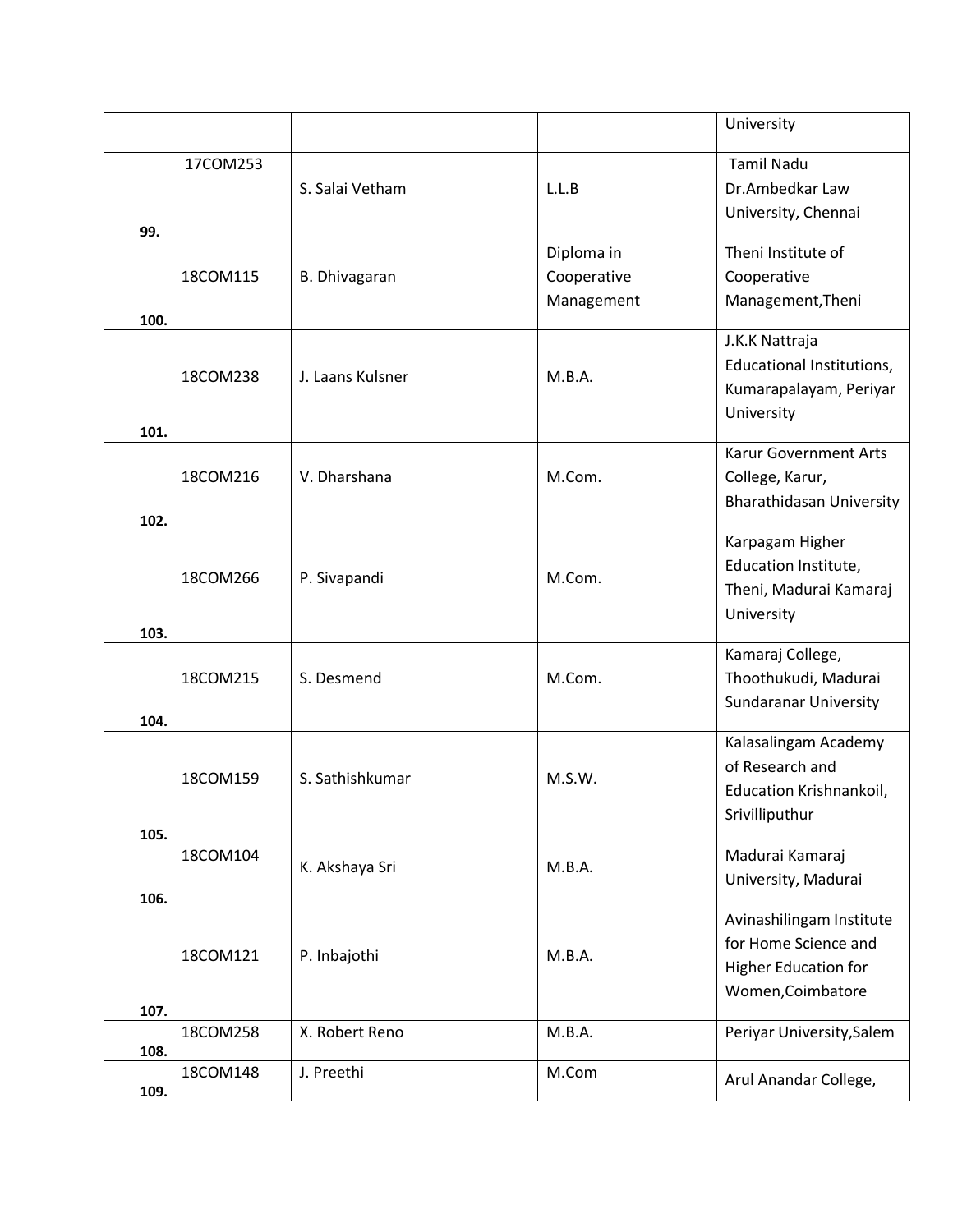|      |          |                           |            | Karumathur                                                           |
|------|----------|---------------------------|------------|----------------------------------------------------------------------|
| 110. | 18COM105 | L. Alice Deepthi          | M.Com      | Arul Anandar College,<br>Karumathur                                  |
| 111. | 18COM261 | A. Sharmili               | M.Com      | Arul Anandar College,<br>Karumathur                                  |
| 112. | 18COM243 | E. Niranjan Kulbert Akash | M.Com      | Arul Anandar College,<br>Karumathur                                  |
| 113. | 18COM102 | S. Abinesh                | M.Com      | Arul Anandar College,<br>Karumathur                                  |
| 114. | 18COM157 | S. Sangeetha              | M.Com      | Arul Anandar College,<br>Karumathur                                  |
| 115. | 18COM177 | M. Vinothkumar            | M.Com      | Arul Anandar College,<br>Karumathur                                  |
| 116. | 18BBA187 | N. Raja                   | <b>MBA</b> | <b>Bharath Niketan</b><br>Engineering College,<br>Aundipatty         |
| 117. | 18BBA153 | M. Pandi                  | M.B.A.     | N.M.S.S.V.N College,<br>Madurai                                      |
| 118. |          | Dheenadayalan             | M.B.A.     | Mailam Subramaniya<br><b>Swamy Educational Trust</b><br>, Villupuram |
| 119. | 17BBA157 | P.Vignesh                 | M.B.A.     | Karunya Institute of<br>Technology and<br>Sciences, Coimbatore       |
| 120. | 18BBA169 | S. Shatni Venciya         | M.B.A.     | Bharathidasan<br>University, Trichy                                  |
| 121. | 18BBA180 | V. Vinithkumar            | <b>MSW</b> | Sri Ramakrishna College<br>of Arts & Science,<br>Coimbatore          |
| 122. | 18BBA182 | A. Vinoth                 | <b>MBA</b> | Solamalai College of<br>Engineering, Madurai                         |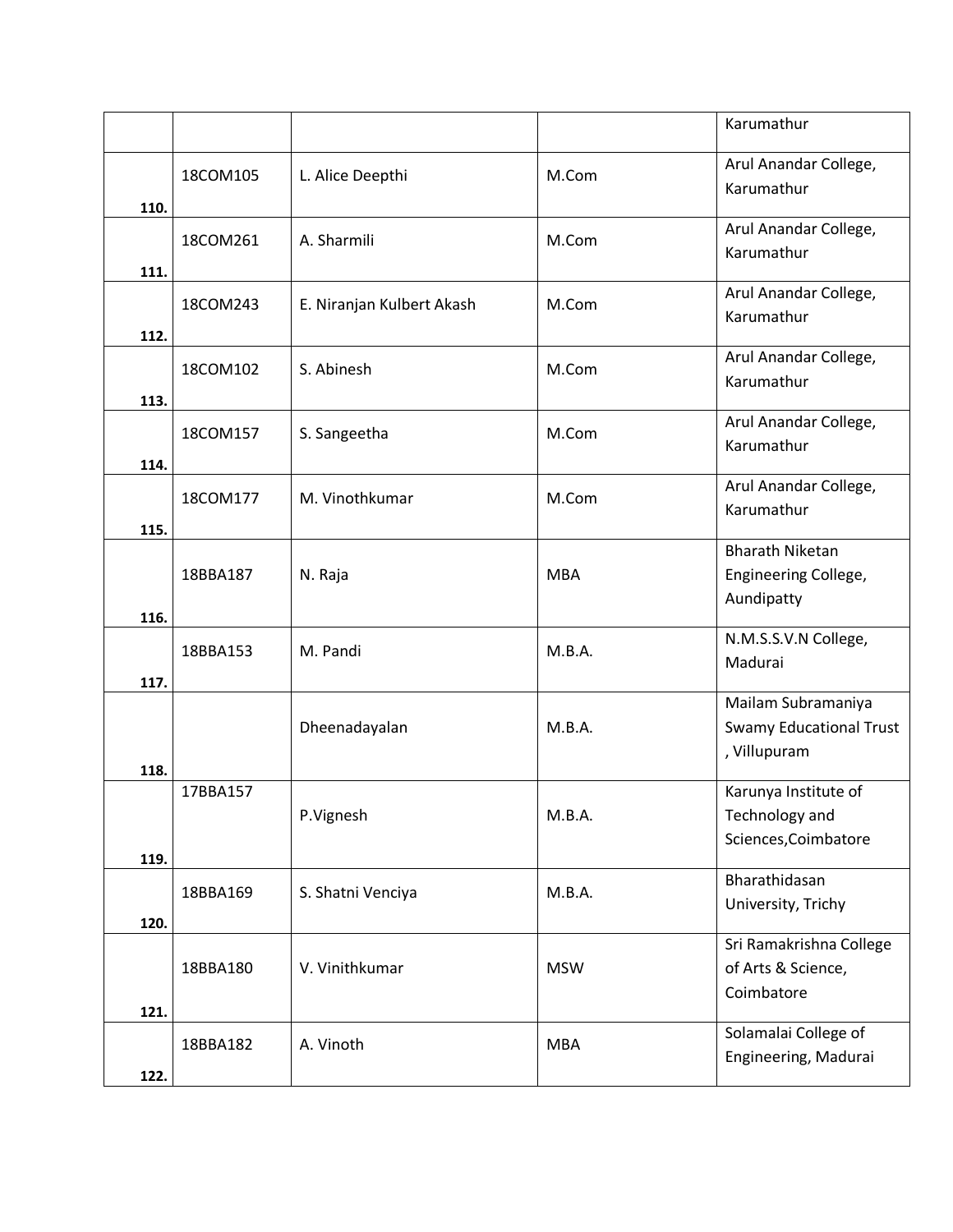|      |          |                            |                         | Sourashtra            |
|------|----------|----------------------------|-------------------------|-----------------------|
|      | 18BBA139 | R. Leepanraj               | <b>MBA</b>              | College(Autonomous),  |
|      |          |                            |                         | Madurai               |
| 123. |          |                            |                         |                       |
|      | 18ITM114 | R. Cornilious Eldon Dsilva | <b>MCA</b>              | Madurai Kamaraj       |
|      |          |                            |                         | University, Madurai   |
| 124. |          |                            |                         |                       |
|      | 18ITM127 | S. Jeevanantham            | <b>MCA</b>              | Madurai Kamaraj       |
| 125. |          |                            |                         | University, Madurai   |
|      |          |                            |                         | Madurai Kamaraj       |
|      | 18ITM165 | M. Sivapriyan              | <b>MCA</b>              | University, Madurai   |
| 126. |          |                            |                         |                       |
|      |          |                            |                         | Madurai Kamaraj       |
|      | 18ITM176 | M. Vishal                  | <b>MCA</b>              | University, Madurai   |
| 127. |          |                            |                         |                       |
|      |          |                            | M.C.A.                  | Arul Anandar College, |
|      | 18ITM150 | R. Prasanna                |                         | Karumathur            |
| 128. |          |                            |                         |                       |
|      | 18CSC103 | B. Ajo                     | <b>MCA</b>              | Francis Xavier        |
|      |          |                            |                         | College, Thirunelveli |
| 129. |          |                            |                         |                       |
|      |          |                            |                         | St. Joseph's College, |
|      | 18CSC133 | A. Lenin Raj               | <b>MCA</b>              | (Autonomous)          |
|      |          |                            |                         | Tiruchirappalli.      |
| 130. |          |                            |                         | St. Joseph's College, |
|      |          |                            |                         |                       |
|      | 18CSC135 | M. Meenatchi Sundaram      | M.Sc Data Science       | (Autonomous)          |
| 131. |          |                            |                         | Tiruchirappalli.      |
|      |          |                            |                         | St. Joseph's College, |
|      | 18CSC129 | A. Joe Francis Xavier      | M.Sc Data Science       | (Autonomous)          |
|      |          |                            |                         | Tiruchirappalli.      |
| 132. |          |                            |                         |                       |
|      |          |                            |                         | St. Joseph's College, |
|      | 18CSC145 | J. Sahaya Venseslas        | M.Sc Data Science       | (Autonomous)          |
|      |          |                            |                         | Tiruchirappalli.      |
| 133. |          |                            |                         |                       |
|      |          |                            |                         | Acharya Institute of  |
|      | 18CSC102 | M.L Adharsh                | <b>B.A. Criminology</b> | Graduate              |
|      |          |                            |                         | Studies, Bangaluru    |
| 134. |          |                            |                         |                       |
|      |          |                            |                         | <b>Bishop Heber</b>   |
|      | 18CSC146 | A. Santhana Goodwin        | M.C.A.                  | College(Autonomous)   |
|      |          |                            |                         | Tiruchirappalli.      |
| 135. |          |                            |                         |                       |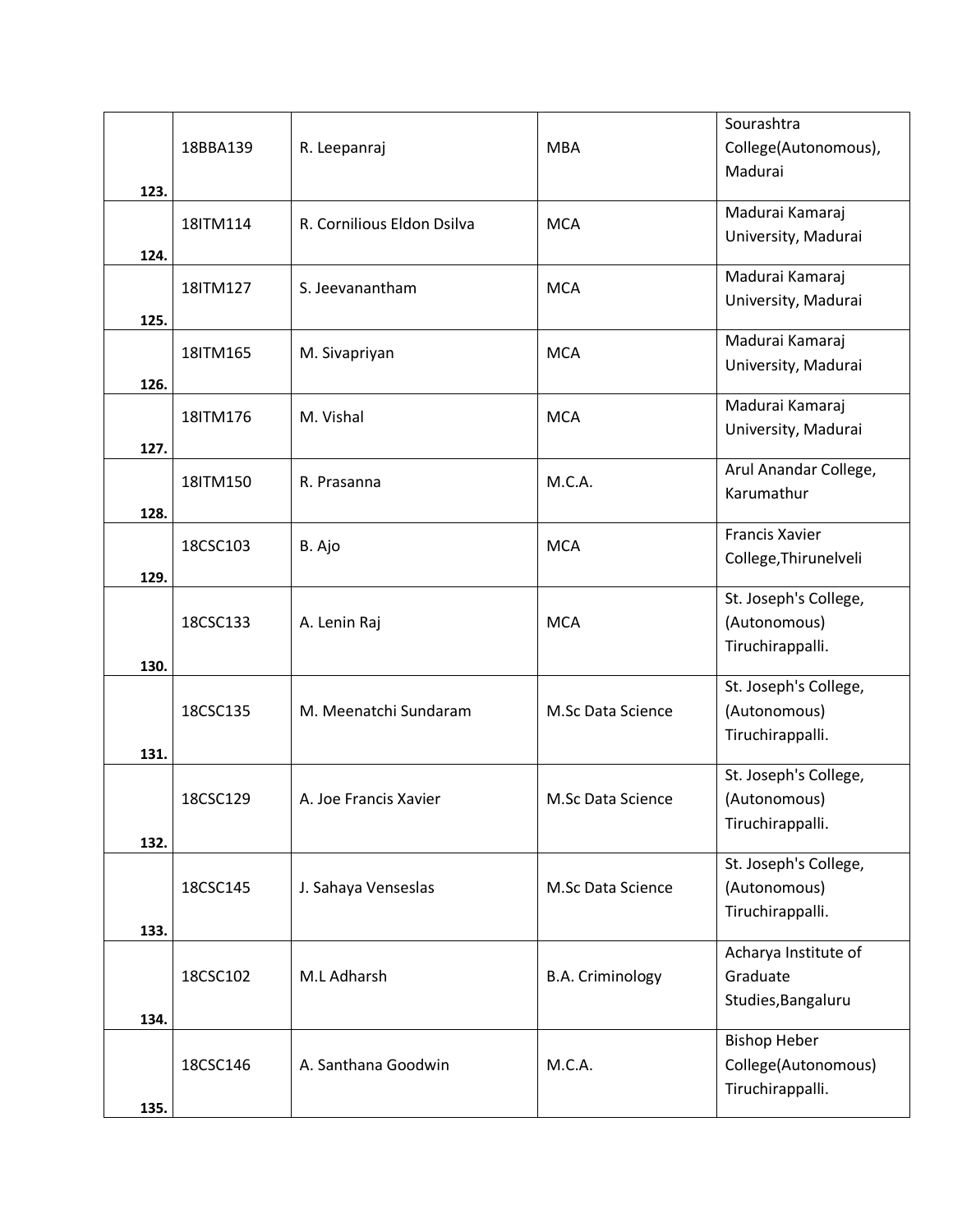|      | 18CSC148 | K.Sivanesh     | M.C.A.               | Madurai Kamaraj         |
|------|----------|----------------|----------------------|-------------------------|
|      |          |                |                      | University, Madurai     |
| 136. |          |                |                      |                         |
|      | 18CSC154 | T.Surendran    | M.C.A.               | Madurai Kamaraj         |
| 137. |          |                |                      | University, Madurai     |
|      |          |                |                      | Arul Anandar College,   |
|      | 18CSC147 | A. Sarvan      | <b>MCA</b>           | Karumathur              |
| 138. |          |                |                      |                         |
|      | 18CSC104 | J. Akalya      | <b>MCA</b>           | Arul Anandar College,   |
|      |          |                |                      | Karumathur              |
| 139. |          |                |                      | Arul Anandar College,   |
|      | 18CSC142 | J. Praveen     | <b>MCA</b>           | Karumathur              |
| 140. |          |                |                      |                         |
|      |          | A. Donald      |                      | Arul Anandar College,   |
|      | 18CSC119 |                | <b>MCA</b>           | Karumathur              |
| 141. |          |                |                      |                         |
|      | 18CSC141 | M. Prabhu      | <b>MCA</b>           | Arul Anandar College,   |
| 142. |          |                |                      | Karumathur              |
|      |          |                | M.Sc Home Science    |                         |
|      | 18FST128 | K. Vishnupriya | <b>Extension and</b> | The Gandhigram Rural    |
|      |          |                | Communication        | Institute, Dindigul     |
| 143. |          |                |                      |                         |
|      |          |                | M.Sc Food and        | Rathanavel              |
|      | 18FST108 | P. Ezhilarsu   | Nutrition            | Subramaniam College of  |
|      |          |                |                      | Arts and Science, Sulur |
| 144. |          |                | M.Sc., Dairy Science |                         |
|      | 18FST114 | G. Mukesh      | and Rural            | Arul Anandar College,   |
|      |          |                | Management           | Karumathur              |
| 145. |          |                |                      |                         |
|      |          |                | M.Sc., Dairy Science | Arul Anandar College,   |
|      | 18FST121 | S. Ramar       | and Rural            | Karumathur              |
|      |          |                | Management           |                         |
| 146. |          |                |                      |                         |
|      |          |                | M.Sc., Dairy Science | Arul Anandar College,   |
|      | 18FST107 | S. Dineshkumar | and Rural            | Karumathur              |
| 147. |          |                | Management           |                         |
|      |          |                |                      | Bharathiar University,  |
|      | 18PED132 | N. Manikandan  | B.P.Ed               | Coimbatore              |
| 148. |          |                |                      |                         |
|      | 18PED128 | S. Krishnaveni | B.P.Ed               | Alagappa                |
| 149. |          |                |                      |                         |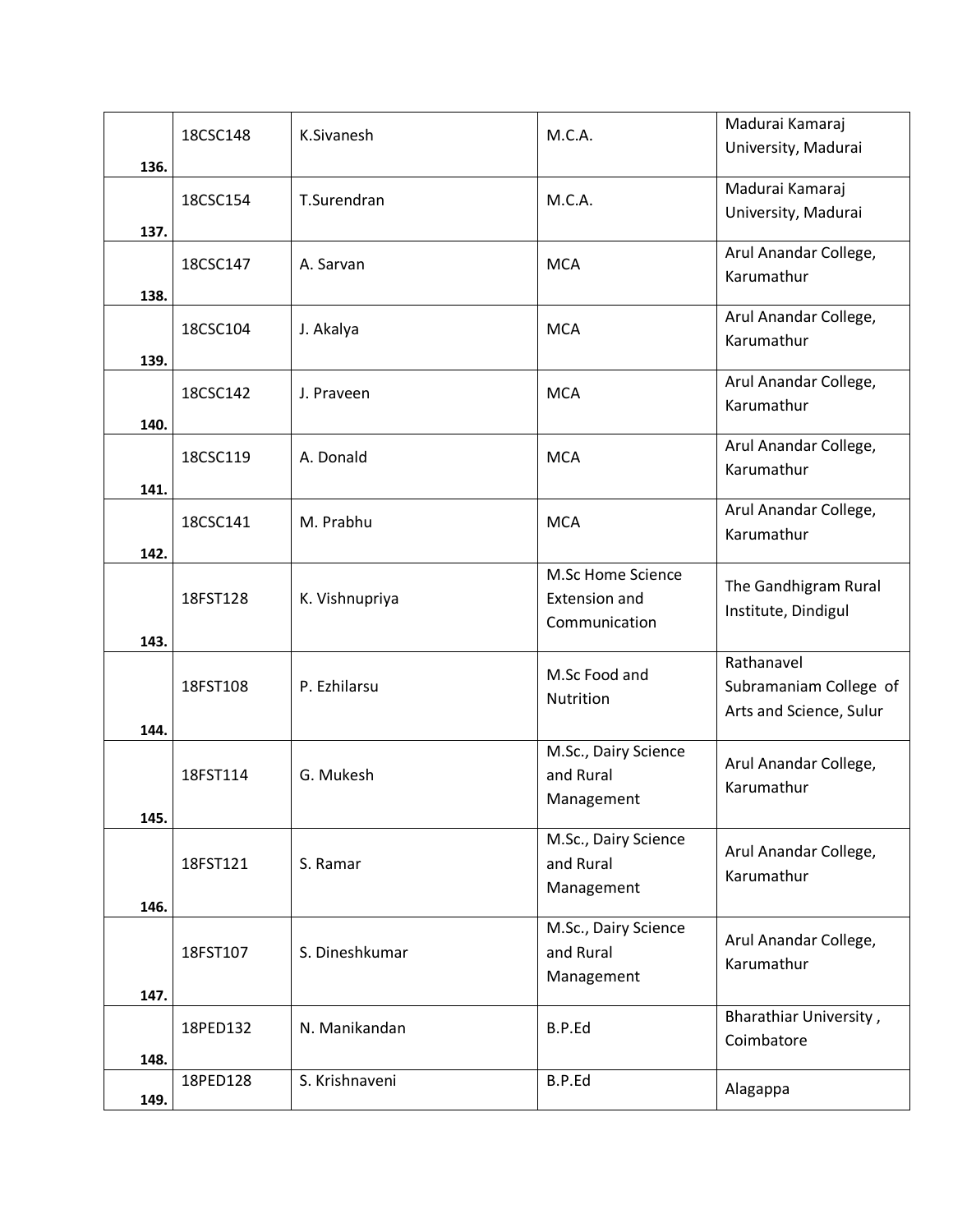|      |          |           |        | University, Karaikudi                                                                 |
|------|----------|-----------|--------|---------------------------------------------------------------------------------------|
| 150. | 18PED121 | J. Jameen | B.P.Ed | Ramakrishna Mission<br>Vivekananda Educational<br>& Research<br>Institute, Coimbatore |
| 151. | 18PED120 | M. Harish | B.P.Ed | YMCA College of Physical<br>Education, Chennai                                        |

| SL.NO | <b>ROLL NO</b> | <b>NAME</b>             | <b>COURSE</b> | <b>UNIVERSITY</b>                |
|-------|----------------|-------------------------|---------------|----------------------------------|
|       | 17HIS152       | <b>RUTHRESHKUMAR S</b>  | <b>MA</b>     | Madurai Kamaraj University       |
| 1.    |                |                         |               |                                  |
|       |                |                         |               | Madurai Govt Law College         |
|       | 17ECO101       | <b>ABINESH M</b>        | BA. BL        | Dr.Ambedkar Law University       |
| 2.    |                |                         |               |                                  |
|       |                |                         |               | Arul Anandar College,            |
|       |                |                         |               | Karumathur, Madurai Kamaraj      |
|       | 17ECO152       | <b>SUSHMITHAK</b>       | MA            | University                       |
| 3.    | 17MAT101       | <b>ABARNAM</b>          |               |                                  |
|       |                |                         | M.Sc          | Madurai Kamaraj University       |
| 4.    |                |                         |               | Servite College of Education     |
|       | 17MAT102       | ABISHEELAMARY L         |               |                                  |
| 5.    |                |                         | B.Ed          | for Women, TNTEU                 |
|       |                |                         |               | Bishop Heber College, Trichy,    |
|       | 17MAT107       | <b>AROCKIA PROCIN J</b> | M.Sc          | <b>Bharathidasan University</b>  |
| 6.    |                |                         |               |                                  |
|       | 17MAT108       | AROCKIARASAIYA M        |               | Sacred Heart College, Triupathur |
|       |                |                         | <b>MSW</b>    | <b>Bharathidasan University</b>  |
| 7.    | 17MAT122       | <b>JEGANKUMAR S</b>     |               |                                  |
|       |                |                         | M.Sc          | Alagappa University, Karaikudi   |
| 8.    |                |                         |               | Hajee Karutha Rowther Howda      |
|       | 17MAT123       | <b>JENISHAMARY J</b>    | M.Sc          | College, Theni                   |
| 9.    |                |                         |               |                                  |
|       |                |                         |               | Arul Anandar College,            |
|       | 17MAT124       | <b>JEYARAMANT</b>       |               | Karumathur,                      |
|       |                |                         | M.Sc          |                                  |
|       |                |                         |               | Madurai Kamaraj University       |
| 10.   |                |                         |               |                                  |
|       | 17MAT128       | KISHORE ANTONY S        | <b>MBA</b>    | Joseph's Institute of            |
| 11.   |                |                         |               | Management,                      |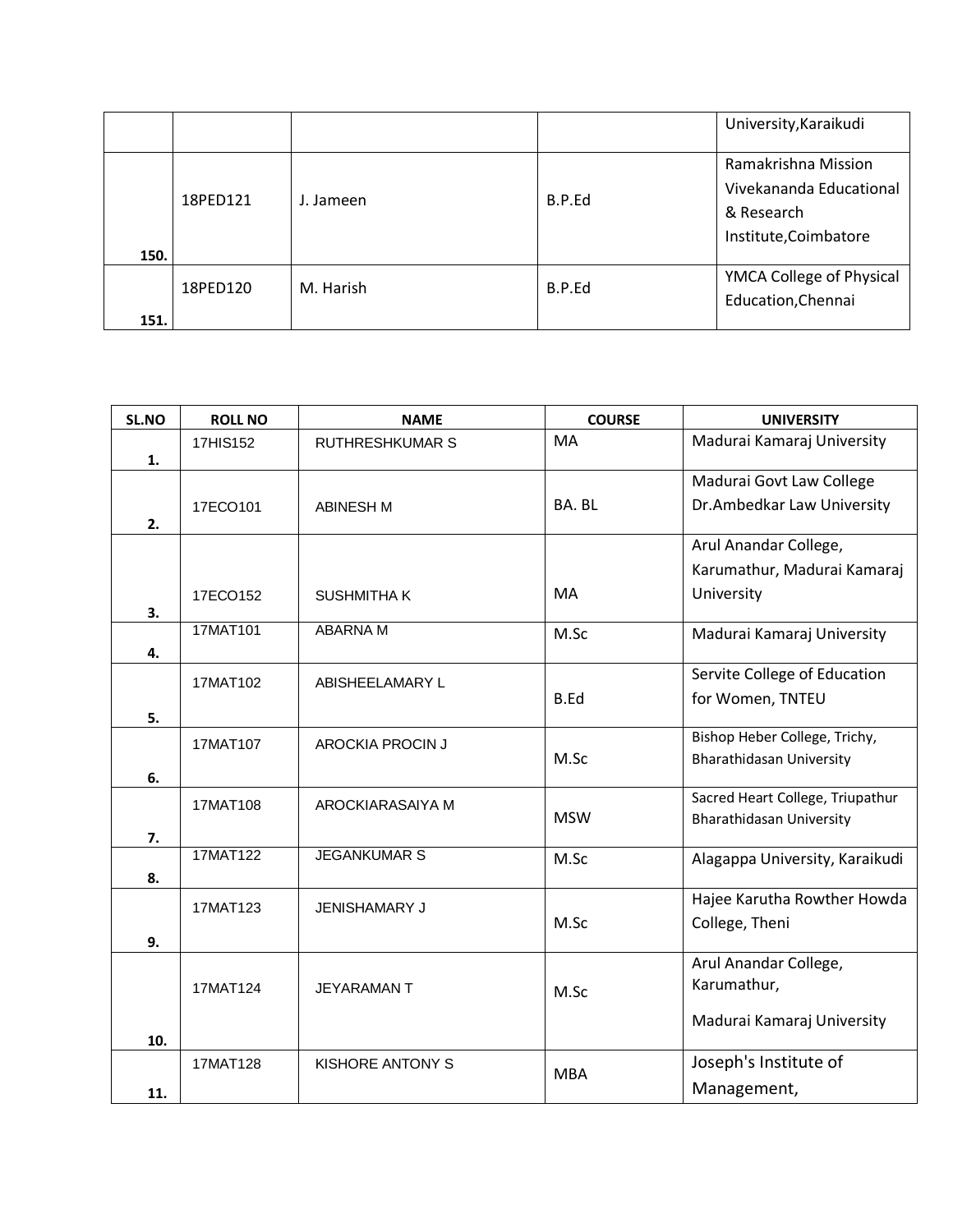|     |          |                     |      | Bharathidasan University                                           |
|-----|----------|---------------------|------|--------------------------------------------------------------------|
| 12. | 17MAT132 | <b>MARIAMMAL B</b>  | B.Ed | Annai Meenakshi College,<br>Thenkasi, TNTEU                        |
| 13. | 17MAT145 | <b>RAJESH B</b>     | M.Sc | St.Joseph's College, Trichy<br><b>Bharathidasan University</b>     |
| 14. | 17MAT146 | <b>RANJITHA M</b>   | M.Sc | SVN college, Nagamalai<br>Madurai Kamaraj University               |
| 15. | 17MAT157 | SRINIVETHA P        | M.Sc | Arul Anandar College,<br>Karumathur, Madurai Kamaraj<br>University |
| 16. | 17MAT159 | SUBALAKSHMI M       | M.Sc | Madurai Kamaraj University                                         |
| 17. | 17MAT165 | <b>VELMURUGAN V</b> | M.Sc | Madurai Kamaraj University                                         |
| 18. | 17MAT202 | ABINA JENI T        | M.Sc | SVN college, Nagamalai<br>Madurai Kamaraj University               |
| 19. | 17MAT203 | <b>AJITH B</b>      | M.Sc | SVN college, Nagamalai<br>Madurai Kamaraj University               |
| 20. | 17MAT211 | AYYANAR C           | M.Sc | Arul Anandar College,<br>Karumathur, Madurai Kamaraj<br>University |
| 21. | 17MAT223 | <b>HEMALATHA S</b>  | B.Ed | Kabi College of Education,<br>Madurai, TNTEU                       |
| 22. | 17MAT257 | <b>SUDHAR</b>       | B.Ed | Annai Meenakshi College,<br>Thenkasi, TNTEU                        |
| 23. | 17PHY111 | DEEPAN RAJ G        | M.Sc | Arul Anandar College,<br>Karumathur, Madurai Kamaraj<br>University |
| 24. | 17PHY114 | <b>EVANJALIN S</b>  | M.Sc | St.Joseph's College, Trichy,<br>Bharathidasan University           |
| 25. | 17PHY129 | NAKULADITHYA S      | M.Sc | St.Joseph's College, Trichy,<br><b>Bharathidasan University</b>    |
| 26. | 17PHY130 | NITHISHKUMAR K      | M.Sc | Arul Anandar College,                                              |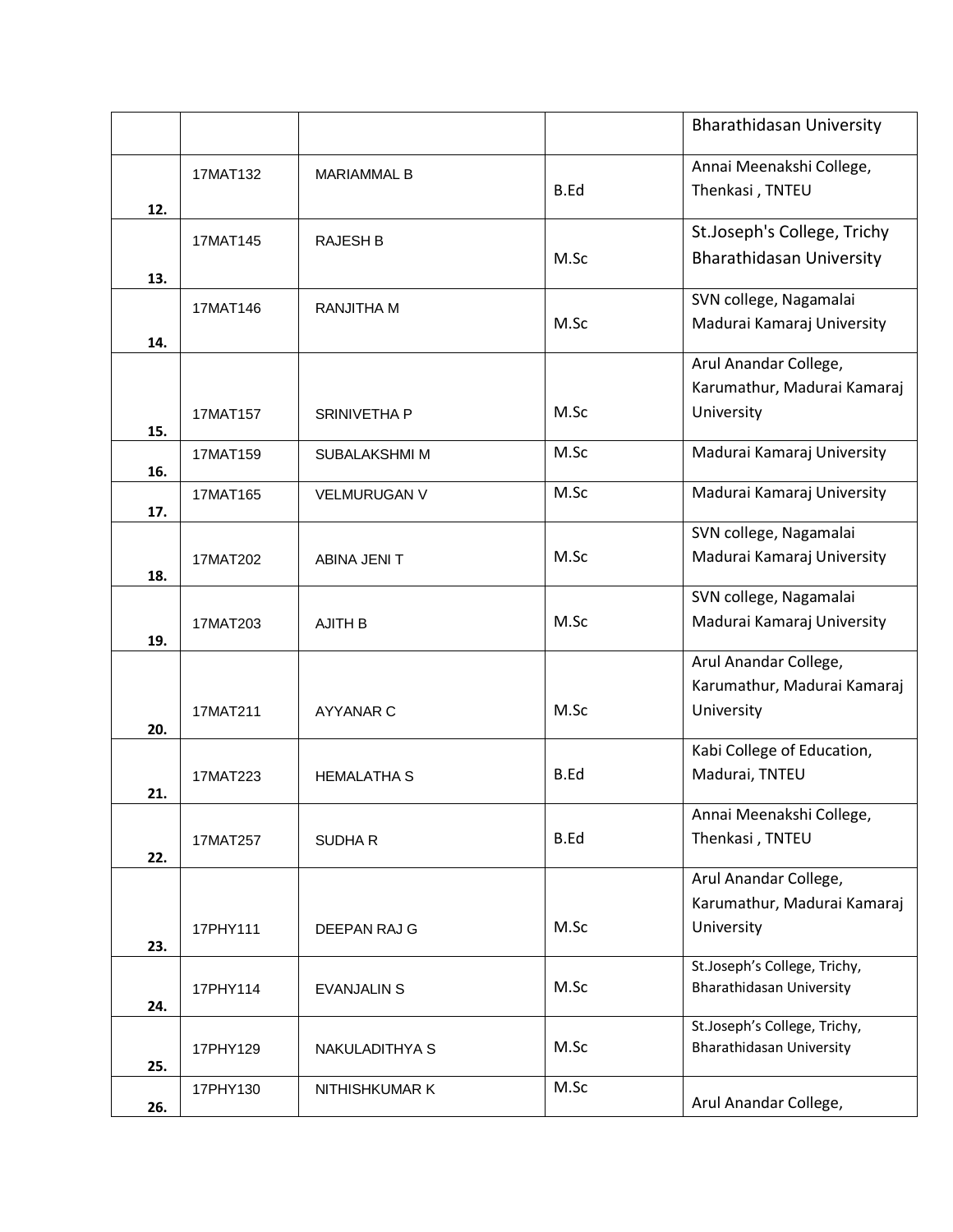|     |          |                          |                | Karumathur, Madurai Kamaraj                          |
|-----|----------|--------------------------|----------------|------------------------------------------------------|
|     |          |                          |                | University                                           |
|     |          |                          |                |                                                      |
|     |          |                          |                | Arul Anandar College,                                |
|     |          |                          |                | Karumathur, Madurai Kamaraj                          |
| 27. | 17PHY139 | <b>RUBADHARSAN S P</b>   | M.Sc           | University                                           |
|     |          |                          |                | Arul Anandar College,                                |
|     |          |                          |                | Karumathur, Madurai Kamaraj                          |
|     | 17PHY142 | SAVARI CHARLES A         | M.Sc           | University                                           |
| 28. |          |                          |                |                                                      |
|     |          |                          |                | Loyola College, University of                        |
|     | 17PHY147 | VINOJ. M                 | M.A.Philosophy | Madras                                               |
| 29. |          |                          | M.Sc           |                                                      |
|     |          |                          |                | Arul Anandar College,<br>Karumathur, Madurai Kamaraj |
|     |          |                          |                | University                                           |
| 30. | 17CHE102 | <b>AJITHA P</b>          |                |                                                      |
|     |          |                          | M.Sc           | Arul Anandar College,                                |
|     |          |                          |                | Karumathur, Madurai Kamaraj                          |
|     | 17CHE103 | AKASH JEROME M           |                | University                                           |
| 31. |          |                          |                |                                                      |
|     |          |                          | M.Sc           | Kalasalingam University,                             |
| 32. | 17CHE104 | AMAR KELSO LIANEY J      |                | Srivilliputhur                                       |
|     |          |                          | M.Sc           | Arul Anandar College,                                |
|     |          |                          |                | Karumathur, Madurai Kamaraj                          |
|     | 17CHE106 | ANISH M                  |                | University                                           |
| 33. |          |                          |                |                                                      |
|     | 17CHE110 | <b>BALASUBRAMANIAN A</b> | M.Sc           | Madurai Kamaraj University                           |
| 34. |          |                          | M.Sc           | Arul Anandar College,                                |
|     |          |                          |                | Karumathur, Madurai Kamaraj                          |
|     |          |                          |                | University                                           |
| 35. | 17CHE112 | DAARWIN G                |                |                                                      |
|     | 17CHE113 | DAVID S                  | M.Sc           | <b>Gandhigram Rural University</b>                   |
| 36. |          |                          |                |                                                      |
|     |          |                          | M.Sc           | Govt. Arts College for Women,                        |
|     |          |                          |                | Nilakottai. Mother Teresa                            |
| 37. | 17CHE114 | DAYANA S                 |                | University                                           |
|     |          |                          | M.Sc           | St. Joseph's College, Trichy,                        |
|     | 17CHE117 | <b>EDISON S</b>          |                | <b>Bharathidasan University</b>                      |
| 38. |          |                          |                |                                                      |
|     | 17CHE118 | EDWIN AKASH V            | Yes            | <b>Easa College of Paramedical</b>                   |
| 39. |          |                          |                | Science, Tamil Nadu Dr.MGR                           |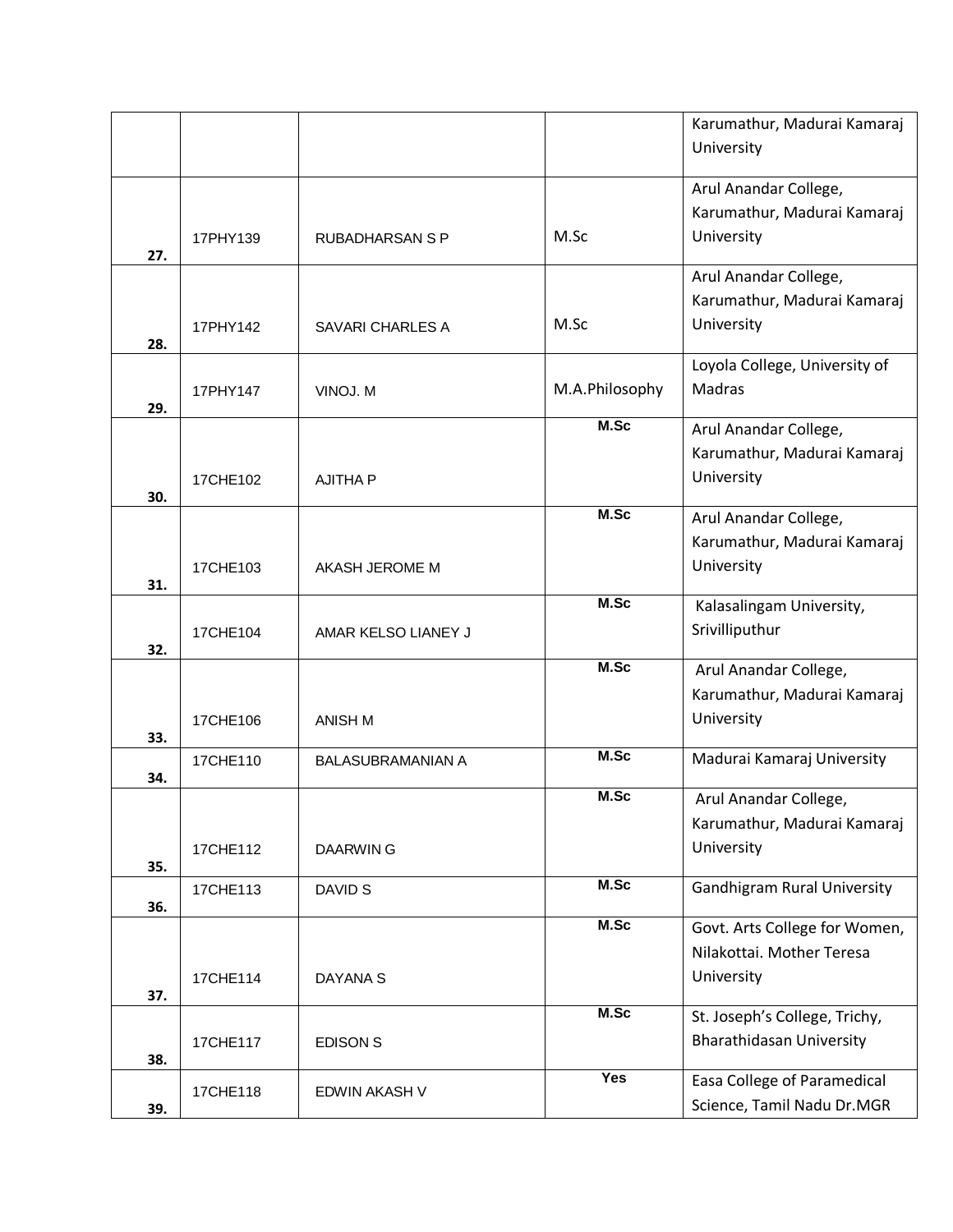|     |          |                      |             | <b>Medical University</b>                 |
|-----|----------|----------------------|-------------|-------------------------------------------|
|     |          |                      | M.Sc        | Mother Teresa Women's                     |
|     | 17CHE119 | <b>JANSIDEVIK</b>    |             | University, Kodaikanal.                   |
| 40. |          |                      |             |                                           |
|     |          |                      | M.Sc        | Arul Anandar College,                     |
|     |          |                      |             | Karumathur, Madurai Kamaraj               |
| 41. | 17CHE120 | JOHN DENNIS D        |             | University                                |
|     | 17CHE123 | <b>KAVITHA A</b>     | M.Sc        | <b>Gandhigram Rural University</b>        |
| 42. |          |                      | M.Sc        |                                           |
| 43. | 17CHE126 | <b>MARIMUTHU K</b>   |             | Madurai Kamaraj University                |
|     |          |                      | <b>B.Ed</b> | Thiruvalluvar College of                  |
|     |          |                      |             | Education, Mallapuram,                    |
|     | 17CHE128 | <b>MUTHULAKSHMIR</b> |             | <b>TNTEU</b>                              |
| 44. |          |                      | M.Sc        | Arul Anandar College,                     |
|     |          |                      |             | Karumathur, Madurai Kamaraj               |
|     | 17CHE132 | PANDIYARAJAN O       |             | University                                |
| 45. |          |                      |             |                                           |
|     |          |                      | <b>B.Ed</b> | Thiruvalluvar College of                  |
|     |          |                      |             | Education, Mallapuram,                    |
| 46. | 17CHE138 | SARANYA D            |             | <b>TNTEU</b>                              |
|     |          |                      | <b>B.Ed</b> | Thiruvalluvar College of                  |
|     |          |                      |             | Education, Mallapuram,                    |
|     | 17CHE141 | <b>SRI ARUTHRA M</b> |             | <b>TNTEU</b>                              |
| 47. |          |                      | M.Sc        | Arul Anandar College,                     |
|     |          |                      |             | Karumathur, Madurai Kamaraj               |
|     | 17CHE143 | SUDHARSON K          |             | University                                |
| 48. |          |                      | M.Sc        |                                           |
|     |          |                      |             | Arul Anandar College,                     |
|     |          |                      |             | Karumathur, Madurai Kamaraj<br>University |
| 49. | 17CHE144 | <b>SUNILDASS V</b>   |             |                                           |
|     |          |                      | M.Sc        | Arul Anandar College,                     |
|     |          |                      |             | Karumathur, Madurai Kamaraj               |
| 50. | 17CHE149 | VISHWANATH A         |             | University                                |
|     |          |                      |             | Madras School of Social Work,             |
|     | 17RDS128 | MATHIVANAN.S         | MA          | <b>Madras University</b>                  |
| 51. |          |                      |             |                                           |
|     | 17RDS133 | <b>MUTHUKKUMAR K</b> | M.Sc        | Arul Anandar College,                     |
| 52. |          |                      |             | Karumathur, Madurai Kamaraj               |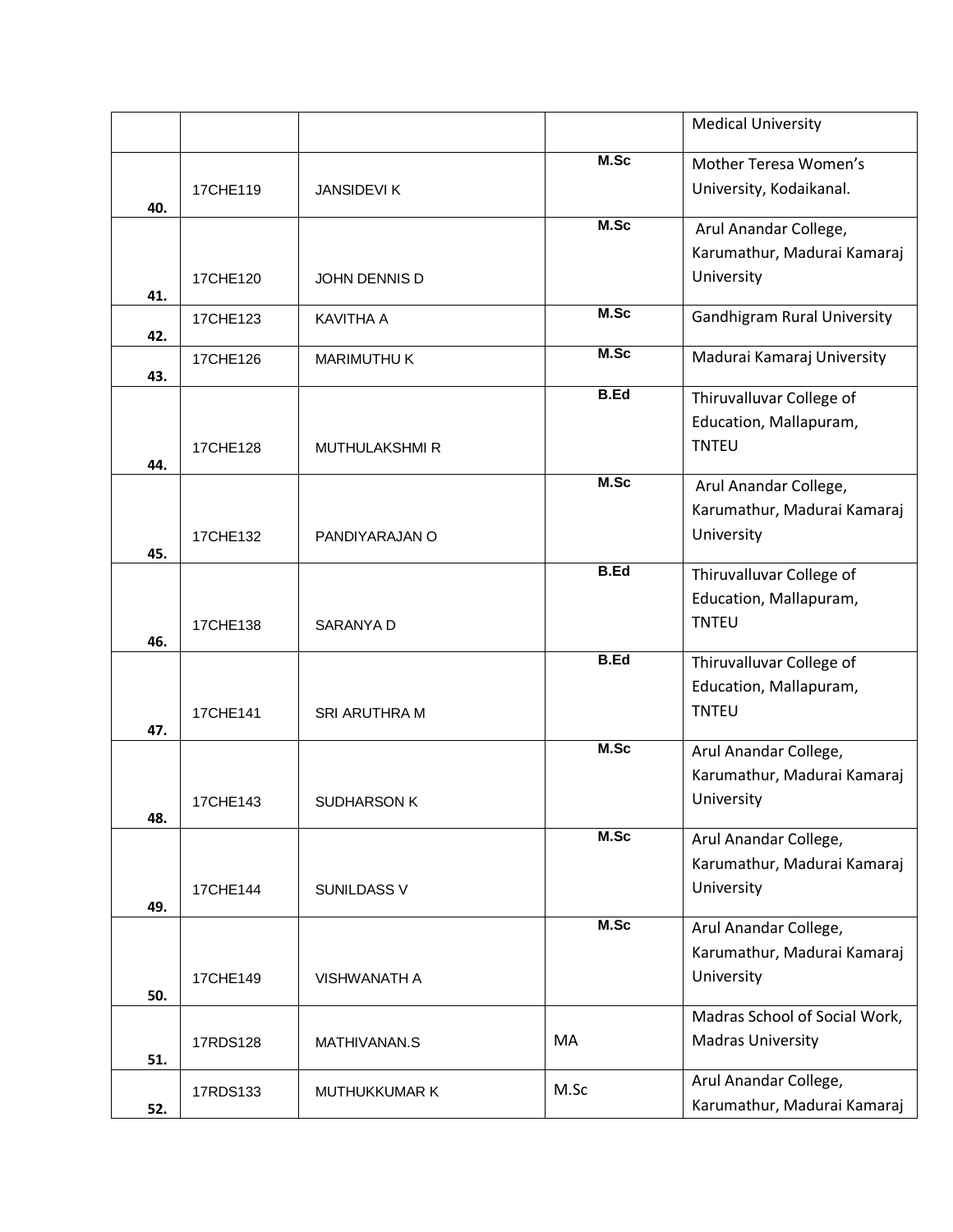|     |          |                          |       | University                                                         |
|-----|----------|--------------------------|-------|--------------------------------------------------------------------|
| 53. | 17RDS151 | <b>SAMRAJ P</b>          | MA    | Alagppa University, Karaikudi                                      |
|     |          |                          |       | Arul Anandar College,<br>Karumathur, Madurai Kamaraj               |
| 54. | 17RDS152 | SAMSON KIRUBAKARAN J     | M.Sc  | University                                                         |
| 55. | 17TAM101 | AYYANAR A                | MA    | Madurai Kamaraj University                                         |
| 56. | 17TAM125 | THENMOZHI R              | MA    | <b>Madras University</b>                                           |
| 57. | 17TAM126 | <b>VIGNESH K</b>         | MA    | Madurai Kamaraj University                                         |
| 58. | 17ENG117 | <b>KEERTHIGA S</b>       | MA    | Madurai Kamaraj University                                         |
| 59. | 17ENG126 | <b>NEETHUMOL S</b>       | MA    | Arul Anandar College,<br>Karumathur, Madurai Kamaraj<br>University |
| 60. | 17ENG127 | <b>NIJITHA N</b>         | MA    | Arul Anandar College,<br>Karumathur, Madurai Kamaraj<br>University |
| 61. | 17ENG142 | SUNMATHI O               | MA    | Arul Anandar College,<br>Karumathur, Madurai Kamaraj<br>University |
| 62. | 17ENG206 | <b>EDWIN ABISHEHAM G</b> | M.S.W | Bishop Heber College,<br><b>Bharathidasan University</b>           |
| 63. | 17ENG209 | JEYA DURGA M             | B.Ed  | Special Education, Mother<br>Theresa University                    |
| 64. | 17ENG215 | <b>LALITHA M</b>         | MA    | Arul Anandar College,<br>Karumathur, Madurai Kamaraj<br>University |
| 65. | 17ENG218 | <b>NIKITHA S</b>         | MA    | Madurai Kamaraj University                                         |
| 66. | 17ENG225 | SATHEESH KUMAR S         | MA    | Madurai Kamaraj University                                         |
| 67. | 17ENG249 | HENRY LEONASH P          | MA    | Arul Anandar College,<br>Karumathur, Madurai Kamaraj<br>University |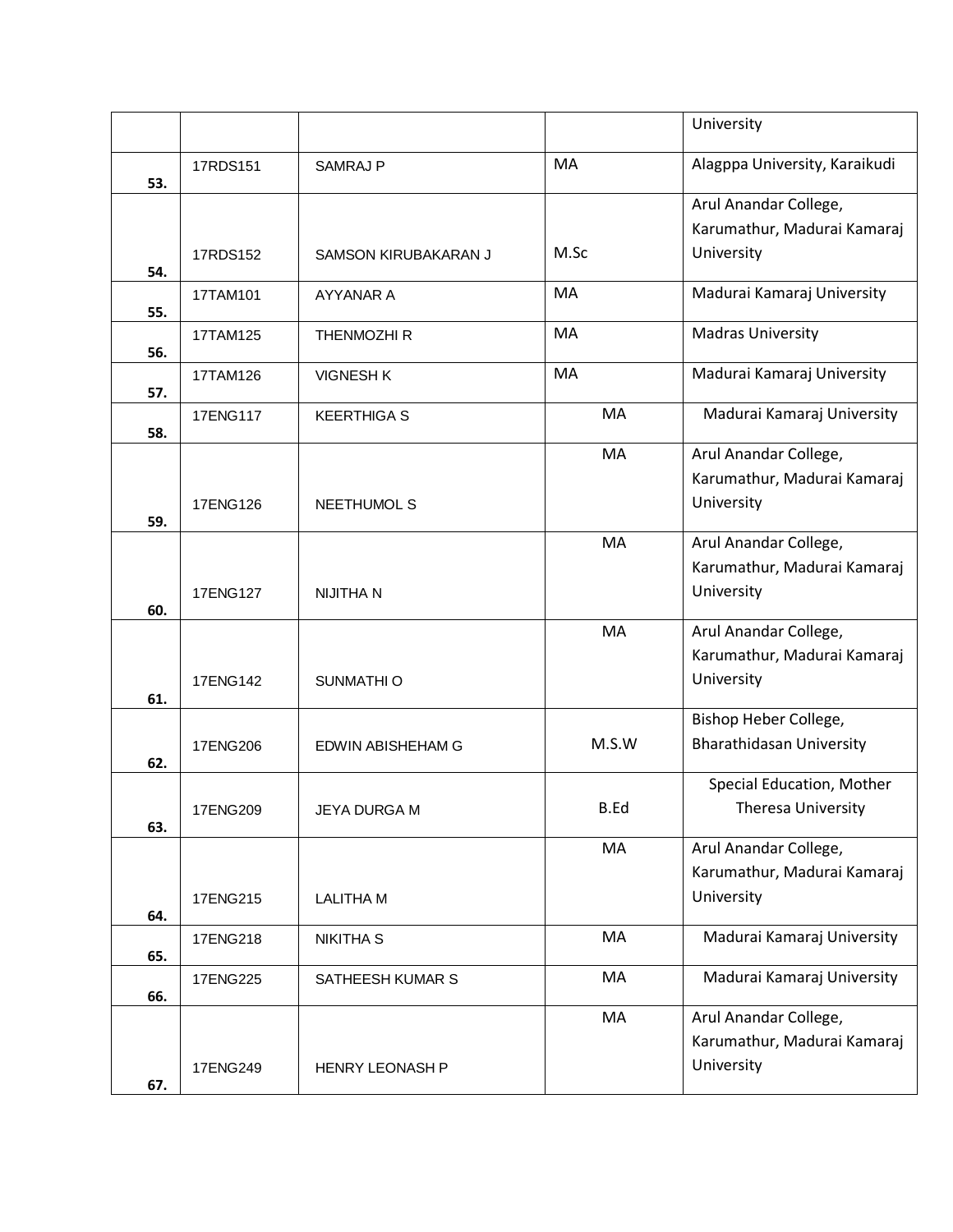|     |          |                         | M. A History and |                                   |
|-----|----------|-------------------------|------------------|-----------------------------------|
|     | 17ENG257 | <b>RAVIPRAKASH K</b>    | Archaeology      | <b>Madras University</b>          |
| 68. |          |                         | <b>MBA</b>       | Madurai Kamaraj University        |
| 69. | 17ENG259 | SIVA PRAKASH P          |                  |                                   |
|     |          | <b>AGNES DIANA INBA</b> | M.COM.           | S.V.N. College, Madurai,          |
|     | 17COM103 | PRIYADHARSHINI N        |                  | Madurai Kamaraj University        |
| 70. |          |                         |                  |                                   |
|     |          |                         | M.COM.           | Madurai Kamaraj University,       |
| 71. | 17COM116 | <b>BHUVANESHWARI P</b>  |                  | Madurai.                          |
|     |          |                         | M.B.A.,          | <b>Bharat Niketan Engineering</b> |
|     |          |                         |                  | college, Aundipatti. Anna         |
|     | 17COM119 | DHANAPANDIYAN K         |                  | University                        |
| 72. |          |                         |                  |                                   |
|     | 17COM136 | <b>KAVASHAR J</b>       | M.B.A.,          | Madurai Kamaraj University        |
| 73. |          |                         |                  |                                   |
|     |          |                         | M.COM.           | <b>Mother Teresa Womens</b>       |
| 74. | 17COM254 | <b>SALETH AARTHI B</b>  |                  | University, Kodaikanal.           |
|     |          |                         | M.B.A.,          | Fatima College, Madurai.          |
|     | 17COM258 | <b>SHALINI P</b>        |                  | Madurai Kamaraj University        |
| 75. |          |                         |                  |                                   |
|     |          |                         |                  | AR Business College, Anna         |
|     | 17BBA127 | <b>KUMARESAN M</b>      | <b>MBA</b>       | University                        |
| 76. |          |                         | <b>MBA</b>       |                                   |
| 77. | 17BBA157 | <b>VIGNESH P</b>        |                  | Karunya Institute                 |
|     | 17ITM110 | AYYANDINESHKUMAR R      | <b>MBA</b>       | PSNA College, Anna University     |
| 78. |          |                         |                  |                                   |
|     |          |                         |                  | St.Joseph's College, Trichy,      |
|     | 17ITM141 | SANTHANA MARY J         | <b>MCA</b>       | <b>Bharathidhasan University</b>  |
| 79. | 17ITM170 | LIJI MONISHA J          | M.Sc             | Christ University, Bangalore      |
| 80. |          |                         |                  |                                   |
|     |          |                         | <b>MCA</b>       | GTN, Dindigul, Madurai            |
|     | 17CSC104 | AKASH RAJ K             |                  | Kamaraj University                |
| 81. |          |                         |                  |                                   |
|     |          |                         | <b>MCA</b>       | KARAIKUDI ALAGAPPA                |
| 82. | 17CSC105 | ANTONY ALEXANDER S      |                  | University                        |
|     |          |                         | M.SC             | AMERICAN COLLEGE, Madurai         |
|     | 17CSC106 | ANTONY KALVIN A         |                  | Kamaraj University                |
| 83. |          |                         |                  |                                   |
|     | 17CSC109 | <b>BENIN S</b>          | <b>MCA</b>       | <b>BISHOP HEBER</b>               |
| 84. |          |                         |                  | COLLEGE, TRICHY,                  |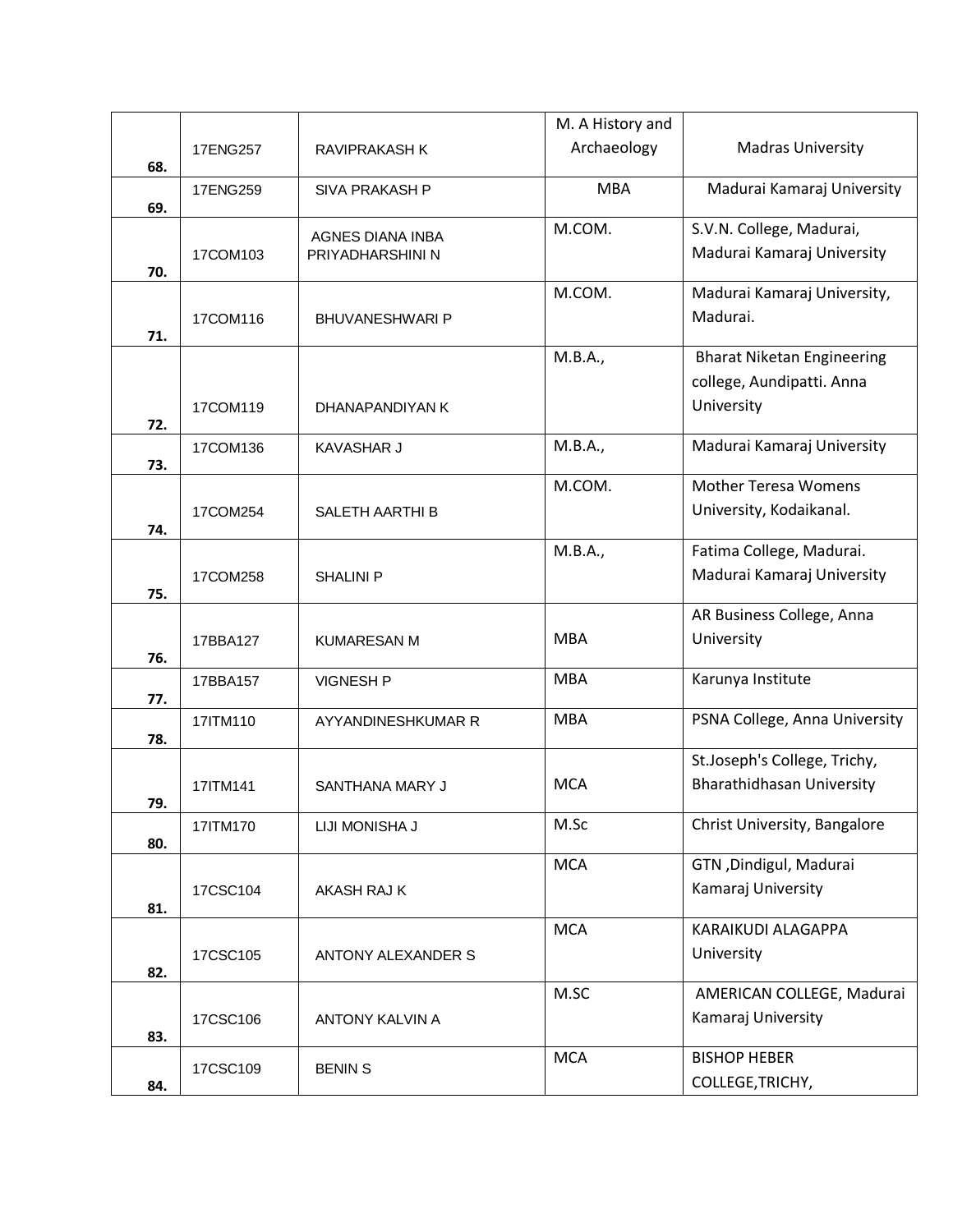|     |          |                        |                 | <b>Bharathidasan University</b> |
|-----|----------|------------------------|-----------------|---------------------------------|
|     |          |                        | <b>MCA</b>      | RAMAKRISHNA MISSION             |
|     |          |                        |                 | VIDYALA, Bharathiyar            |
| 85. | 17CSC117 | <b>HARISH G</b>        |                 | University                      |
| 86. | 17CSC119 | <b>JOE MANISH J</b>    | <b>MCA</b>      | Alagappa University, Karaikudi  |
|     |          |                        | <b>MCA</b>      | ARUL ANANDAR COLLEGE,           |
|     |          |                        |                 | Karumathur, Madurai Kamaraj     |
| 87. | 17CSC124 | <b>LEO AUSTIN P</b>    |                 | University                      |
|     |          |                        | <b>MCA</b>      | HINDU COLLEGE, Kanyakumari,     |
|     |          |                        |                 | Manonmaniam Sundaranar          |
| 88. | 17CSC126 | <b>MARIA MADONA M</b>  |                 | University,                     |
|     |          |                        | <b>MCA</b>      | GTN COLLEGE, Madurai            |
|     | 17CSC130 | <b>NAVEEN TAITUS J</b> |                 | Kamaraj University              |
| 89. |          |                        |                 |                                 |
|     |          |                        | <b>MCA</b>      | GTN, DINDIGUL, Madurai          |
| 90. | 17CSC137 | RABIN AJAI J           |                 | Kamaraj University              |
|     |          |                        | M.sc            | THIAGARAJA COLLEGE,             |
|     | 17CSC147 | VIJAY AMIRTHA RAJ J    |                 | Madurai Kamaraj University      |
| 91. |          |                        |                 |                                 |
|     |          |                        | <b>MCA</b>      | AMBIKA COLLEGE, Madurai         |
| 92. | 17CSC151 | <b>JENIFER S</b>       |                 | Kamaraj University              |
|     |          |                        |                 | The American College,           |
|     |          |                        |                 | Madurai, Madurai Kamaraj        |
|     | 17FST114 | <b>JEYAPRIYA K</b>     | M.Sc            | University                      |
| 93. |          |                        |                 | PGP College, Namakkal,          |
|     |          |                        |                 | Periyar Maniyammai              |
|     | 17FST117 | <b>MARIYAJONES M</b>   | M.Sc            | University                      |
| 94. |          |                        |                 |                                 |
|     |          |                        |                 | Mother Teresa Institute,        |
|     |          |                        | Dip in Health & | Paramedical Science College,    |
|     |          |                        | food Inspector  | Pudikottai, Tamilnadu Dr.MGR    |
| 95. | 17FST129 | TONY RUSHOO J          | training,       | <b>Medical University</b>       |
|     |          |                        | <b>BPED</b>     | PMT COLLEGE OF PHYSICAL         |
| 96. | 17PED110 | ANTONY DYSON J         |                 | EDUCATION, USILAMPATTI          |
|     |          |                        | <b>BPED</b>     | PMT COLLEGE OF PHYSICAL         |
| 97. | 17PED113 | <b>BALAJIL</b>         |                 | EDUCATION, USILAMPATTI          |
|     |          |                        |                 |                                 |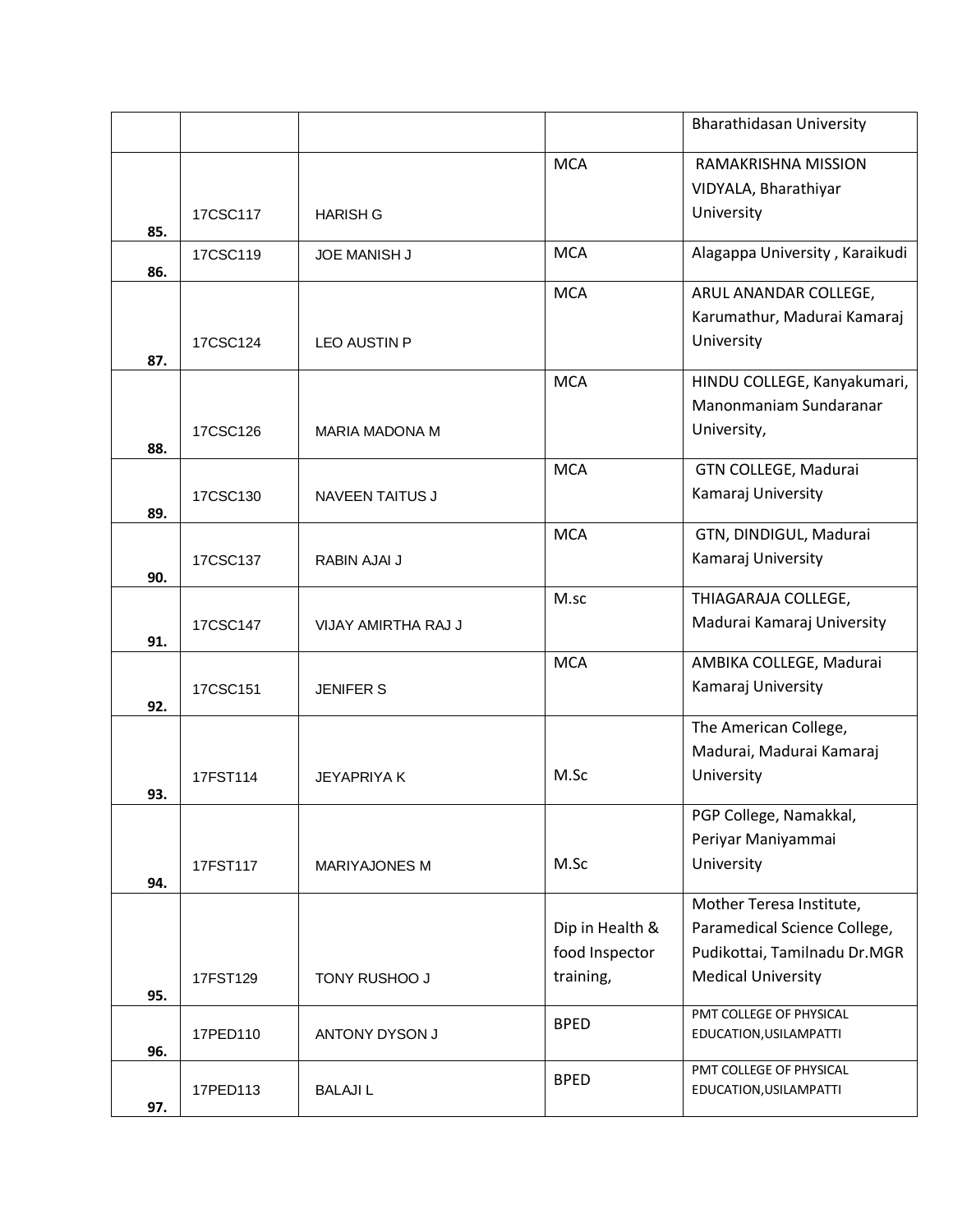| 98.  | 17PED120 | <b>GOWTHAMAN R</b>     | <b>BPED</b> | DEARTMENT OF PHYSICALEDUCATION,                                                                                                 |
|------|----------|------------------------|-------------|---------------------------------------------------------------------------------------------------------------------------------|
| 99.  | 17PED129 | <b>MANIKANDAN G</b>    | <b>BPED</b> | DEARTMENT OF PHYSICALEDUCATION,                                                                                                 |
| 100. | 17PED133 | <b>MUTHUKUMAR M</b>    | <b>BPED</b> | <b>RKMVU</b>                                                                                                                    |
| 101. | 17PED139 | NISHANTH V             | <b>BPED</b> | <b>RKMVU</b>                                                                                                                    |
| 102. | 17PED142 | <b>PANDILAKSHMI S</b>  | <b>BPED</b> | KOVILOOR ANDAVAR COLLEGE OF<br>PHYSICAL EDUCATION, KARAIKUDI<br>Tamilnadu Physical Education And<br>Sports University, Chennai. |
| 103. | 17PED145 | PRAVEEN KUMAR M        | <b>BPED</b> | PMT COLLEGE OF PHYSICAL<br>EDUCATION, USILAMPATTI                                                                               |
| 104. | 17PED147 | PRAVEENKUMAR R         | <b>BPED</b> | <b>RKMVU</b>                                                                                                                    |
| 105. | 17PED157 | SOPHIYA P              | <b>BPED</b> | PMT COLLEGE OF PHYSICAL<br>EDUCATION, USILAMPATTI                                                                               |
| 106. | 17PED162 | <b>SURYAS</b>          | <b>BPED</b> | RKMVU                                                                                                                           |
| 107. | 17PED164 | <b>TAMILSELVAN S</b>   | <b>BPED</b> | DEARTMENT OF PHYSICALEDUCATION,                                                                                                 |
| 108. | 17PED165 | <b>THANGAPANDIAN M</b> | <b>BPED</b> | PMT COLLEGE OF PHYSICAL<br>EDUCATION, USILAMPATTI                                                                               |
| 109. | 17PED173 | <b>KRISHNARAJ P</b>    | <b>BPED</b> | ALAGAPPA UNIVERSITY COLLEGE OF<br>PHYSICAL EDUCATION, KARAIKUDI                                                                 |
| 110. | 17PED177 | <b>DINEHA P</b>        | <b>BPED</b> | KOVILOOR ANDAVAR COLLEGE OF<br>PHYSICAL EDUCATION, KARAIKUDI<br>Tamilnadu Physical Education And<br>Sports University, Chennai. |
| 111. | 17PED179 | POOVARASAN S           | <b>BPED</b> | PMT COLLEGE OF PHYSICAL<br>EDUCATION, USILAMPATTI                                                                               |
| 112. | 17PED183 | <b>JEYASURYAM</b>      | <b>BPED</b> | <b>RKMVU</b>                                                                                                                    |
| 113. | 17PED184 | DINESH RAJA M          | <b>BPED</b> | PMT COLLEGE OF PHYSICAL<br>EDUCATION, USILAMPATTI                                                                               |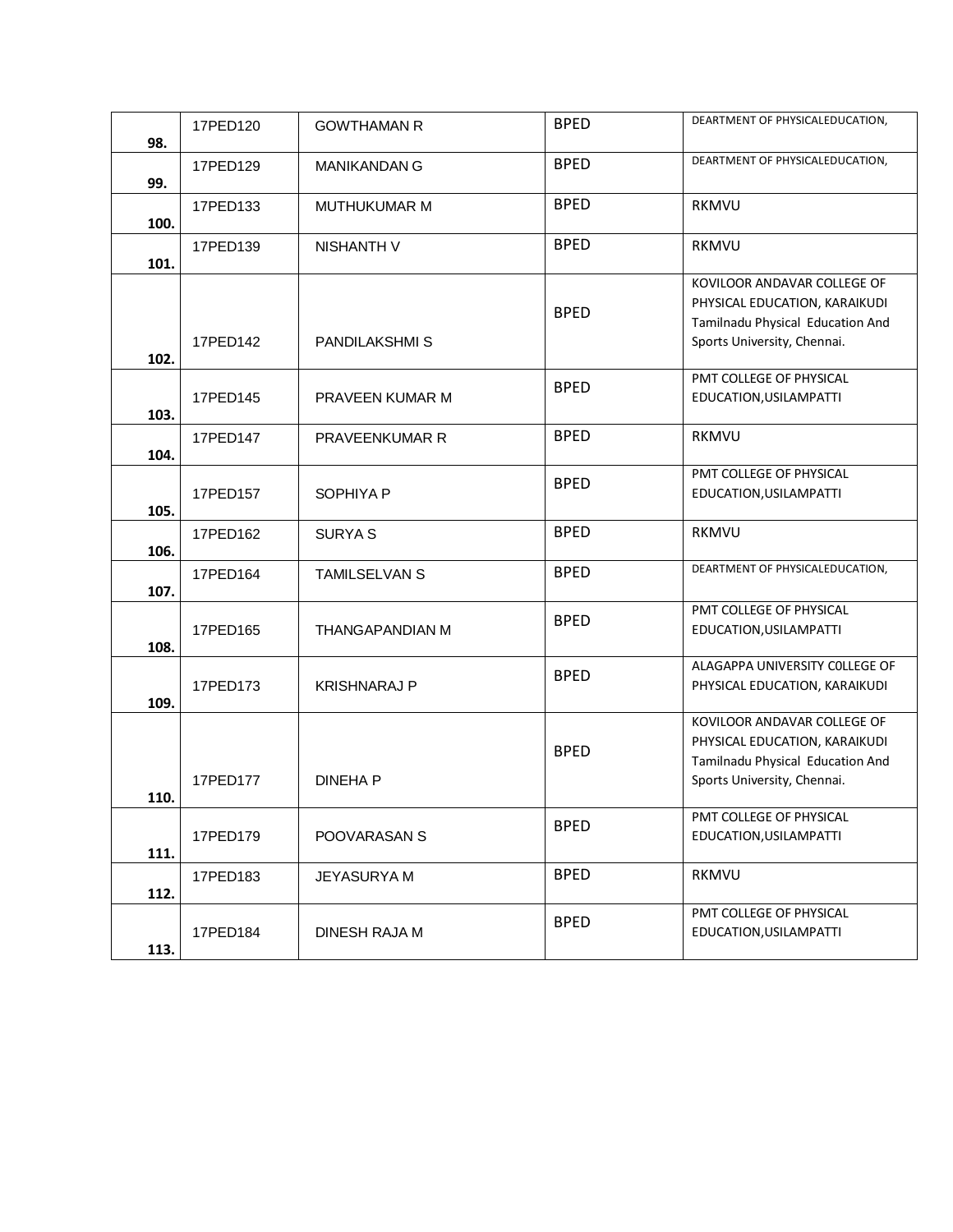| <b>Institute Name</b>   |               | <b>ARUL ANANDAR COLLEGE</b>                | <b>Consolidated List of Students-Higher</b><br><b>Studies</b> |                        |
|-------------------------|---------------|--------------------------------------------|---------------------------------------------------------------|------------------------|
| <b>India Ranking ID</b> |               | IR-C-C-36571                               | PG                                                            |                        |
| Sl.No                   | <b>YEAR</b>   | <b>NAME OF THE UNIVERSITY/INSTITUTIONS</b> | <b>NO. OF STUDENTS</b><br><b>ADMITTED</b>                     | <b>YEAR OF JOINING</b> |
|                         |               | TAMILNADU TEACHERS' EDUCATIONAL            | 12                                                            |                        |
|                         |               | UNIVERSITY/AFFILIATED COLLEGE              |                                                               |                        |
|                         |               | MOTHER TERESA RURAL UNIVERSITY             | $\overline{2}$                                                |                        |
| 1                       | 2018-<br>2020 | ALAGAPPA UNIVERSITY                        | $\mathbf{1}$                                                  | 2020                   |
|                         |               | <b>VELLORE INSTITUTE OF TECHNOLOGY</b>     | 1                                                             |                        |
|                         |               | <b>CHRIST UNIVERSITY</b>                   | 1                                                             |                        |
|                         | 2019-         | KALASALINGAM UNIVERSITY                    | $\mathbf{1}$                                                  |                        |
| 2                       | 2021          | <b>KOREA</b>                               | $\mathbf{1}$                                                  | 2021                   |

## **LIST OF STUDENTS ENROLLED FOR HIGHER STUDIES PG**

## **2018**

| SL.NO | <b>ROLL NO</b> | <b>NAME</b>         | <b>COURSE</b> | <b>UNIVERSITY</b>             |
|-------|----------------|---------------------|---------------|-------------------------------|
|       |                |                     |               | Assefa College of Education,  |
|       | 18MAT511       | CHINNAKALAI M       | <b>B.Ed</b>   | Rajapalayam, TNTUE            |
| 1.    |                |                     |               |                               |
|       |                |                     |               | Ayira Vaisya College of       |
|       |                |                     |               | Education, Paramakudi,        |
|       | 18MAT512       | DAYANA S            | B.Ed          | <b>TNTUE</b>                  |
| 2.    |                |                     |               |                               |
|       |                |                     |               | Ayira Vaisya College of       |
|       |                |                     |               | Education, Paramakudi,        |
|       | 18MAT514       | <b>JABA BETCI R</b> | B.Ed          | <b>TNTUE</b>                  |
| 3.    |                |                     |               |                               |
|       |                |                     |               | Mother Thersa Women           |
|       | 18MAT521       | <b>KAYALVIZHI R</b> | B.Ed          | University                    |
| 4.    |                |                     |               |                               |
|       |                |                     |               | Annai Meenakshi College of    |
|       | 18MAT526       | <b>MUTHUSELVI M</b> | B.Ed          | Education, Puliyankudi, TNTUE |
| 5.    |                |                     |               |                               |
|       |                |                     |               | Mother Thersa Women           |
|       | 18MAT531       | <b>PRAGATHIS</b>    | B.Ed          | University                    |
| 6.    |                |                     |               |                               |